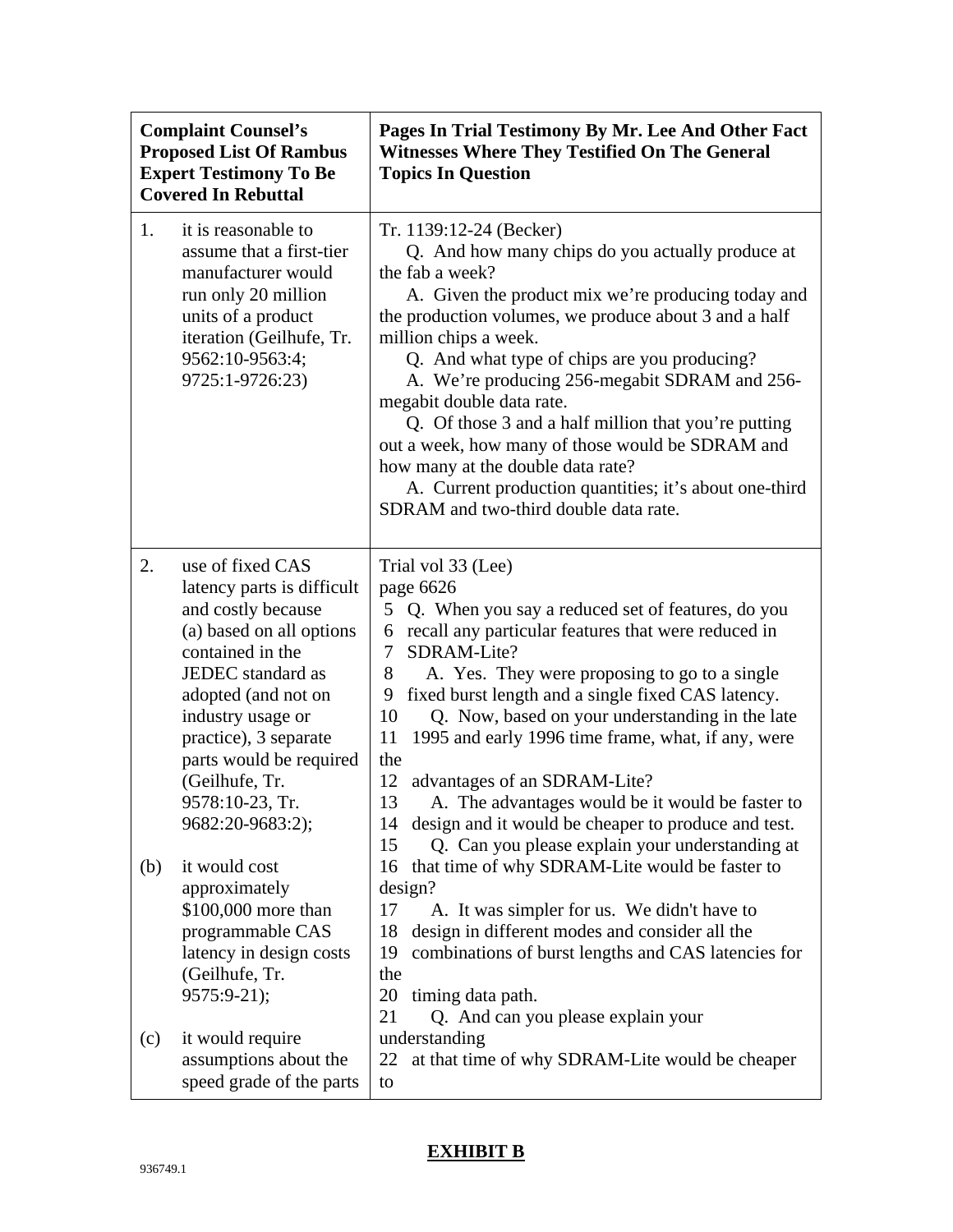| <b>Complaint Counsel's</b><br><b>Proposed List Of Rambus</b><br><b>Expert Testimony To Be</b><br><b>Covered In Rebuttal</b> |                                                                                                                    | Pages In Trial Testimony By Mr. Lee And Other Fact<br><b>Witnesses Where They Testified On The General</b><br><b>Topics In Question</b>                                                                                                                                                                                                                                                                                                                                                                                                                                                                                                                                                                                       |
|-----------------------------------------------------------------------------------------------------------------------------|--------------------------------------------------------------------------------------------------------------------|-------------------------------------------------------------------------------------------------------------------------------------------------------------------------------------------------------------------------------------------------------------------------------------------------------------------------------------------------------------------------------------------------------------------------------------------------------------------------------------------------------------------------------------------------------------------------------------------------------------------------------------------------------------------------------------------------------------------------------|
|                                                                                                                             | (Soderman, Tr.<br>9347:8-9348:11);                                                                                 | 23 produce?<br>24<br>A. Yes, our test times would be reduced for<br>25<br>similar reasons. We would not have to test against                                                                                                                                                                                                                                                                                                                                                                                                                                                                                                                                                                                                  |
| (d)                                                                                                                         | it would interfere with<br>a manufacturer's ability<br>to speed grade parts<br>(Soderman, Tr,<br>9348:12-9349:15); | page 6627<br>different burst lengths and CAS latencies and repeat<br>1<br>the entire test for them.<br>2<br>3<br>Q. Based on your understanding at that time, what,<br>if any, were the disadvantages of SDRAM-Lite?<br>4<br>A. I don't think there were any fundamental<br>5                                                                                                                                                                                                                                                                                                                                                                                                                                                 |
| (e)                                                                                                                         | it would add expense<br>due to decreased die<br>yield (Geilhufe, Tr.<br>9577:1-9578:9)                             | disadvantages other than at that time there was still<br>6<br>some discussion as to which was the best burst length<br>7<br>and which was the best CAS latency.<br>8                                                                                                                                                                                                                                                                                                                                                                                                                                                                                                                                                          |
|                                                                                                                             |                                                                                                                    | Trial vol 33 (Lee)<br>page 6633<br>14 Q. Now, based on your assessment at that time, was<br>15 use of a fixed CAS latency acceptable from a<br>technical<br>16 point of view?<br>A. Yes.<br>17<br>18<br>Q. Again, based on your assessment at that time,<br>was use of fixed CAS latency acceptable from a cost<br>19<br>perspective?<br>20<br>A. Yes.<br>21<br>22<br>Q. Based on your assessment at that time, was use<br>23<br>of fixed burst length acceptable from a technical<br>point<br>24 of view?<br>25<br>A. Yes.<br>page 6634<br>Q. And based on your assessment at the time, was<br>1<br>use of fixed burst length acceptable from a cost<br>3 <sup>1</sup><br>perspective?<br>A. Yes.<br>4<br>Trial vol 33 (Lee) |
|                                                                                                                             |                                                                                                                    | page 6781<br>21 Q. And then if I could ask you to look at the<br>22 fourth bullet point, it reads, "Vendor testing at<br>23 multiple latencies for a given operating frequency<br>adds                                                                                                                                                                                                                                                                                                                                                                                                                                                                                                                                        |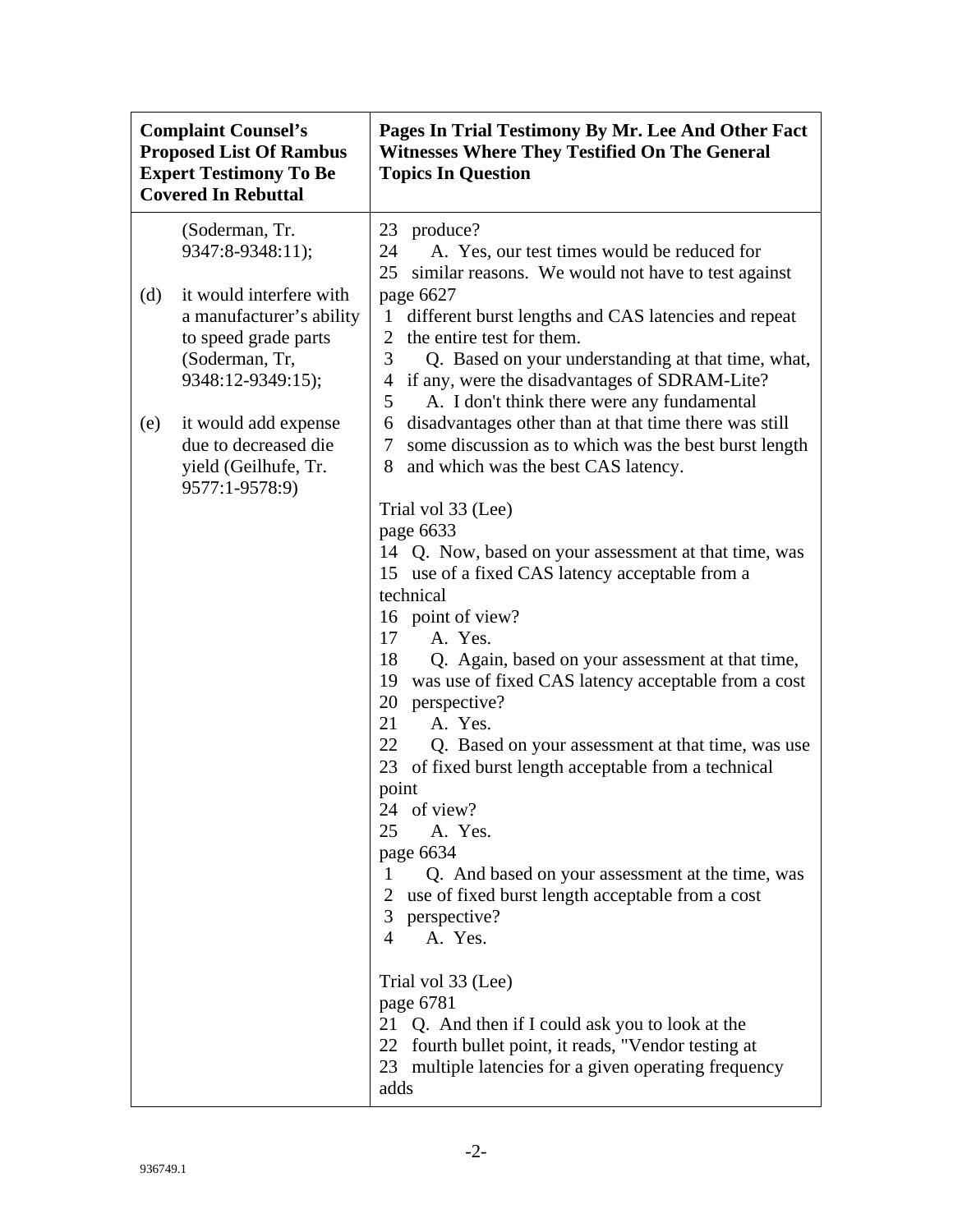| <b>Complaint Counsel's</b><br><b>Proposed List Of Rambus</b><br><b>Expert Testimony To Be</b><br><b>Covered In Rebuttal</b> | Pages In Trial Testimony By Mr. Lee And Other Fact<br><b>Witnesses Where They Testified On The General</b><br><b>Topics In Question</b>                                                                                                                                                                                                                                                                                                                                                                                                                                                                                                                                                                                                                                                                                                                                                                                                                                                                                                                                                                                                                                                                                                                                                                                                                                                                                                                              |
|-----------------------------------------------------------------------------------------------------------------------------|----------------------------------------------------------------------------------------------------------------------------------------------------------------------------------------------------------------------------------------------------------------------------------------------------------------------------------------------------------------------------------------------------------------------------------------------------------------------------------------------------------------------------------------------------------------------------------------------------------------------------------------------------------------------------------------------------------------------------------------------------------------------------------------------------------------------------------------------------------------------------------------------------------------------------------------------------------------------------------------------------------------------------------------------------------------------------------------------------------------------------------------------------------------------------------------------------------------------------------------------------------------------------------------------------------------------------------------------------------------------------------------------------------------------------------------------------------------------|
|                                                                                                                             | 24 unnecessary cost."<br>25<br>Again, could you please explain your<br>page 6782<br>1 understanding as of the March 2000 time frame of<br>what<br>2 was conveyed by that bullet point?<br>A. Sure. What he was conveying was that as a<br>3<br>manufacturer, we had to test all combinations of<br>4<br>5 frequency and latency, a similar concern we had all<br>the<br>6 way back to the SDRAM-Lite days, and I testified to<br>7 that earlier. So, he was saying this adds costs for us<br>8 to test this if it's not being used and that,<br>therefore, it would be unnecessary.<br>9<br>10<br>Q. If I could ask you to turn to the next page,<br>page 4, again with a caption Avoiding Programmable<br>11<br>12 Latency in SDR/DDR SDRAMs, and the top bullet<br>point<br>13 reads, "One approach: offer devices with a fixed<br>read<br>14 latency."<br>15<br>Do you see that?<br>A. Yes.<br>16<br>17<br>Q. Can you please explain your understanding at<br>18<br>the time of what was being proposed here?<br>A. Yes. What was being proposed was that there<br>19<br>would be one latency but not be programmable.<br>20<br>21<br>Q. So, in other words, that would be a fixed<br>22 latency?<br>23<br>A. Correct.<br>24<br>Q. If I could ask you to turn, please, to page 6<br>25 of CX-2758. Again, under the caption Avoiding<br>page 6783<br>1 Programmable Latency in SDR/DDR SDRAMs, the<br>first<br>2 bullet point on page 6 reads, "Another approach: |
|                                                                                                                             | offer<br>3 devices with programmable operating frequency;<br>each<br>4 operating frequency range has a fixed read latency<br>5 associated with it."                                                                                                                                                                                                                                                                                                                                                                                                                                                                                                                                                                                                                                                                                                                                                                                                                                                                                                                                                                                                                                                                                                                                                                                                                                                                                                                  |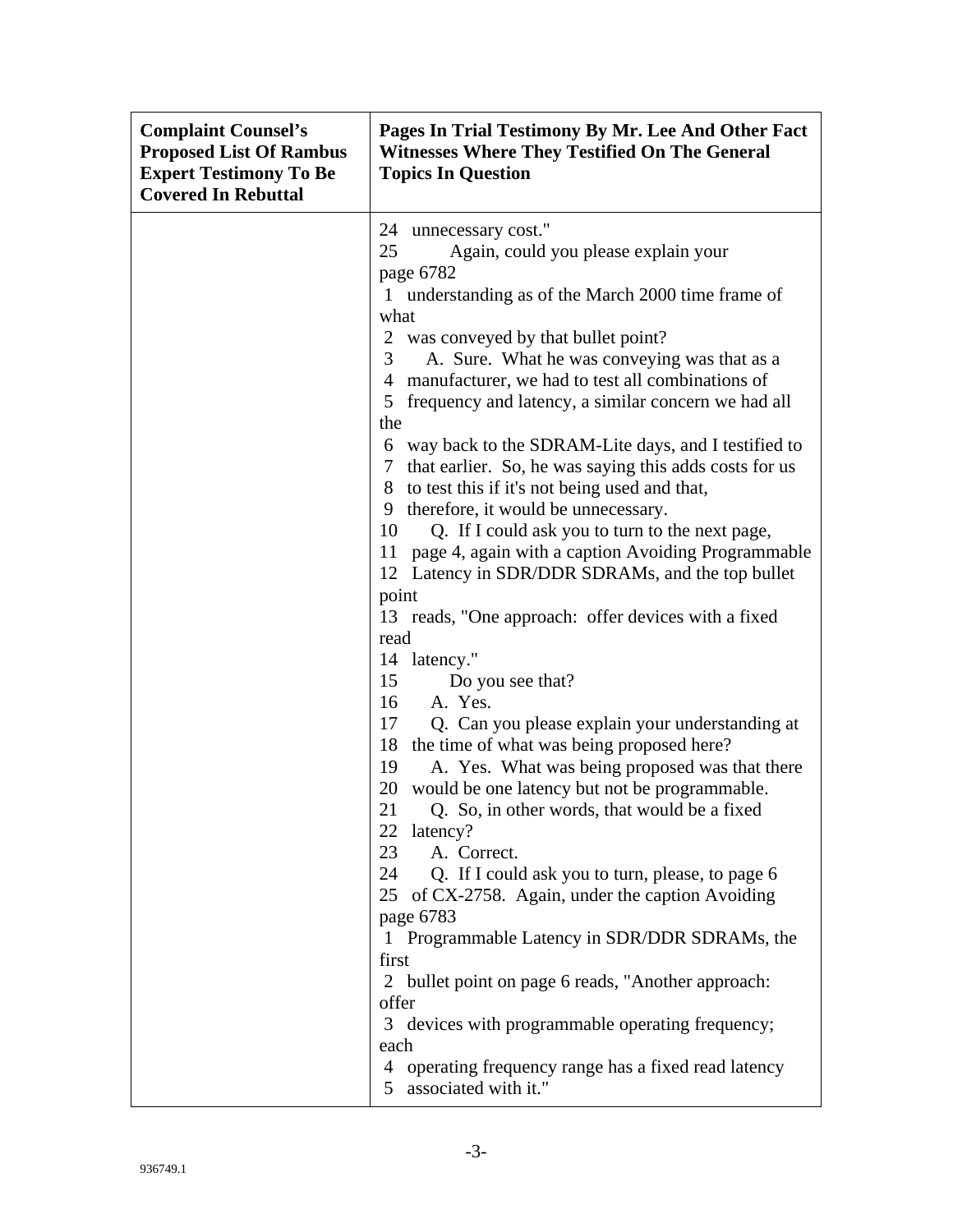| <b>Complaint Counsel's</b><br><b>Proposed List Of Rambus</b><br><b>Expert Testimony To Be</b><br><b>Covered In Rebuttal</b> |                                                                                                                                                                                                                                                                    | Pages In Trial Testimony By Mr. Lee And Other Fact<br><b>Witnesses Where They Testified On The General</b><br><b>Topics In Question</b>                                                                                                                                                                                                                               |
|-----------------------------------------------------------------------------------------------------------------------------|--------------------------------------------------------------------------------------------------------------------------------------------------------------------------------------------------------------------------------------------------------------------|-----------------------------------------------------------------------------------------------------------------------------------------------------------------------------------------------------------------------------------------------------------------------------------------------------------------------------------------------------------------------|
|                                                                                                                             |                                                                                                                                                                                                                                                                    | Can you please explain your understanding at<br>6<br>the time of what was meant by that paragraph?<br>7<br>A. Yes. My understanding was that the proposal<br>8<br>was to have a programmable frequency instead of a<br>9<br>programmable latency, and for a given operating<br>10<br>11<br>frequency it would -- it would have a latency<br>12<br>associated with it. |
| 3.                                                                                                                          | use of fixed burst<br>length parts is difficult<br>and costly because<br>(a) based on all options<br>in the JEDEC standard<br>as adopted (and not on<br>industry usage or<br>practice), it would<br>require 4 separate parts<br>(Geilhufe, Tr.<br>9594:25-9595:3); | See above.                                                                                                                                                                                                                                                                                                                                                            |
| (b)                                                                                                                         | it would involve extra<br>photo tool costs of<br>\$50,000;                                                                                                                                                                                                         |                                                                                                                                                                                                                                                                                                                                                                       |
| (c)                                                                                                                         | it would cost<br>approximately<br>\$100,000 more than<br>programmable burst<br>length in design costs<br>(Geilhufe, Tr. 9594:5-<br>12)                                                                                                                             |                                                                                                                                                                                                                                                                                                                                                                       |
| 4.                                                                                                                          | based on all options in<br>the JEDEC standard as<br>adopted (and not on<br>industry usage or<br>practice), use of both<br>fixed CAS latency and<br>fixed burst length<br>would require 12-15                                                                       | See above.                                                                                                                                                                                                                                                                                                                                                            |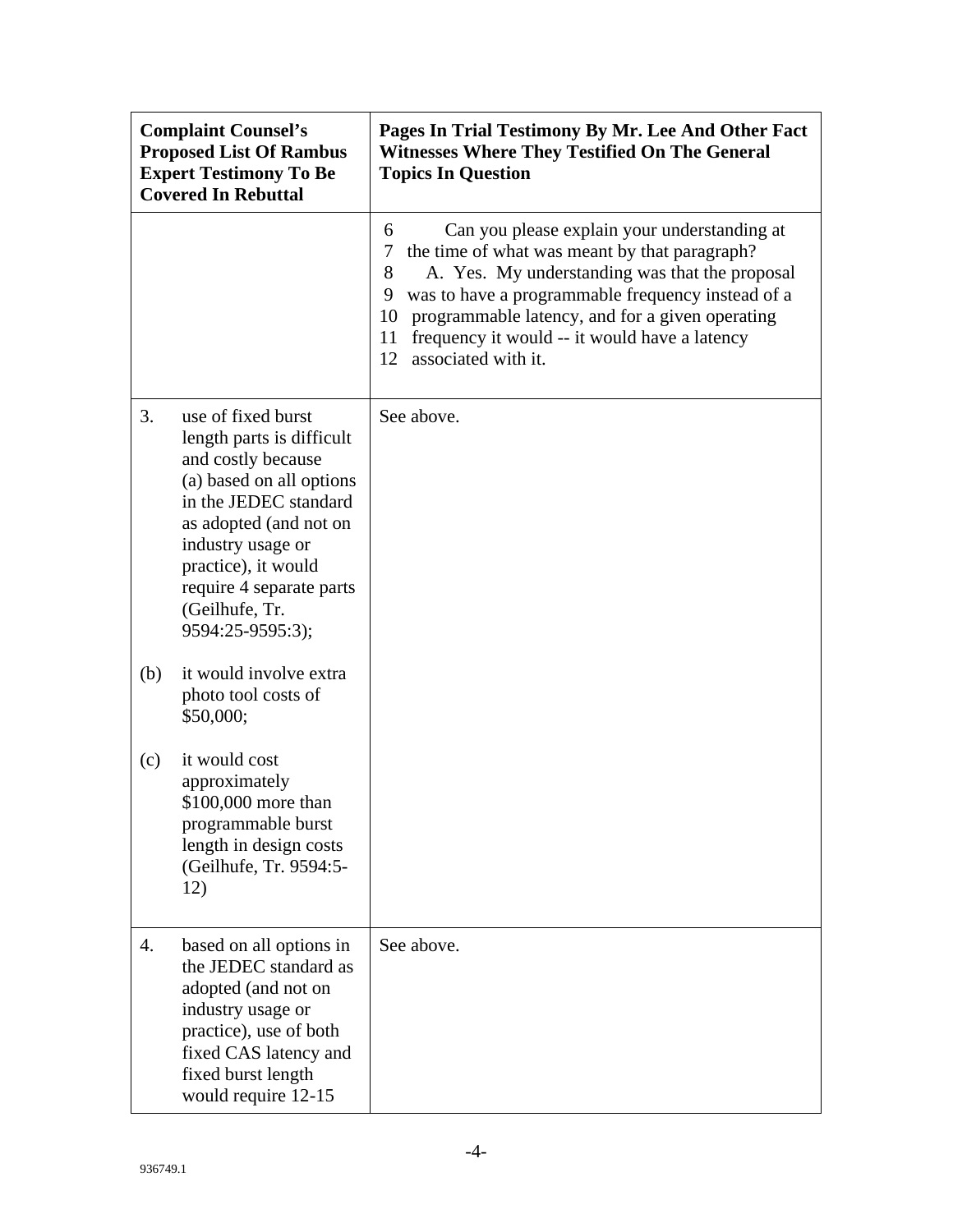| <b>Complaint Counsel's</b><br><b>Proposed List Of Rambus</b><br><b>Expert Testimony To Be</b><br><b>Covered In Rebuttal</b>                     | Pages In Trial Testimony By Mr. Lee And Other Fact<br><b>Witnesses Where They Testified On The General</b><br><b>Topics In Question</b>                                                                                                                                                                                                                                                                                                                                                                                                                                                                                                                                                                                                                                                                                                                                                                                                                                                                                                                                                                                                                                                                                                                                                                                          |
|-------------------------------------------------------------------------------------------------------------------------------------------------|----------------------------------------------------------------------------------------------------------------------------------------------------------------------------------------------------------------------------------------------------------------------------------------------------------------------------------------------------------------------------------------------------------------------------------------------------------------------------------------------------------------------------------------------------------------------------------------------------------------------------------------------------------------------------------------------------------------------------------------------------------------------------------------------------------------------------------------------------------------------------------------------------------------------------------------------------------------------------------------------------------------------------------------------------------------------------------------------------------------------------------------------------------------------------------------------------------------------------------------------------------------------------------------------------------------------------------|
| separate parts<br>(Geilhufe, Tr.<br>$9601:7-16$                                                                                                 |                                                                                                                                                                                                                                                                                                                                                                                                                                                                                                                                                                                                                                                                                                                                                                                                                                                                                                                                                                                                                                                                                                                                                                                                                                                                                                                                  |
| use of fixed CAS<br>5.<br>latency would not<br>permit the mode<br>register to be removed<br>from the DRAM<br>(Geilhufe, Tr.<br>9736:24-9737:19) | Trial vol 33 (Lee)<br>page 6637<br>23 Q. Based on your understanding at the time that<br>24 you were reviewing and discussing this document in<br>late<br>25 1995, did you understand that page 9 of CX-260<br>page 6638<br>1 explicitly explained how CAS latency would be<br>2 determined in a future SDRAM standard?<br>3<br>A. Yes.<br>Q. And what was your understanding of how<br>4<br>page 9<br>5 proposed to determine the CAS latency of the future<br>SDRAM standard?<br>6<br>$7\degree$<br>A. The last sentence of the paragraph discusses<br>8 the mode register, so it would be programmable<br>through<br>9 the mode register just like the SDRAM device, and<br>specifically called out that there were fields<br>10<br>available for that.<br>11<br>Trial vol 33 (Lee)<br>page 6640<br>Q. If I could ask you, please, to turn to page 7<br>21<br>22 of JX-40, and I'd like to direct your attention to the<br>23<br>paragraph appearing underneath heading 8.1 towards<br>the<br>24 bottom of page 7. It's the paragraph that carries over<br>25 to the top of page 8. The caption reads,<br>page 6641<br>1 "JC-42.3-97-62B, DDR Mode Register Modification<br>Item<br>$\overline{2}$<br>815.02C."<br>3<br>Do you see that paragraph?<br>A. Yes.<br>4<br>5<br>Q. Is this one of the paragraphs that you reviewed |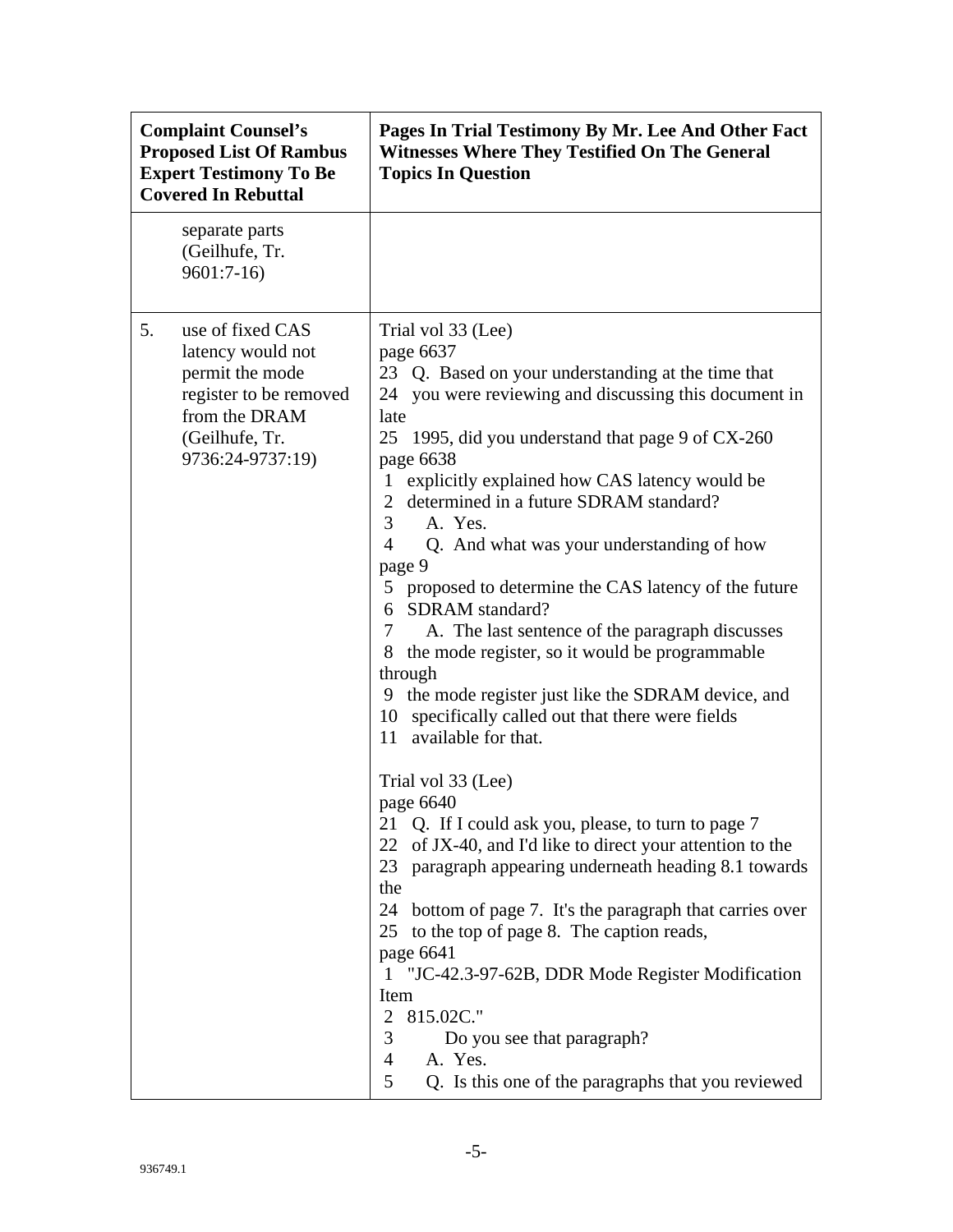| <b>Complaint Counsel's</b><br><b>Proposed List Of Rambus</b><br><b>Expert Testimony To Be</b><br><b>Covered In Rebuttal</b> | Pages In Trial Testimony By Mr. Lee And Other Fact<br><b>Witnesses Where They Testified On The General</b><br><b>Topics In Question</b>                                                                                                                                                                                                                                                                                                                                                                                                                                                                                                                                                                                                                  |
|-----------------------------------------------------------------------------------------------------------------------------|----------------------------------------------------------------------------------------------------------------------------------------------------------------------------------------------------------------------------------------------------------------------------------------------------------------------------------------------------------------------------------------------------------------------------------------------------------------------------------------------------------------------------------------------------------------------------------------------------------------------------------------------------------------------------------------------------------------------------------------------------------|
|                                                                                                                             | in late 1997 when you reviewed these minutes?<br>6<br>A. Yes.<br>7<br>8<br>Q. At the time you reviewed them, did you have                                                                                                                                                                                                                                                                                                                                                                                                                                                                                                                                                                                                                                |
|                                                                                                                             | an<br>understanding of this paragraph?<br>9<br>A. Yes.<br>10<br>11<br>Q. Could you please explain your understanding                                                                                                                                                                                                                                                                                                                                                                                                                                                                                                                                                                                                                                     |
|                                                                                                                             | as<br>12 of late 1997 of what was reflected in this paragraph?<br>A. Sure. They voted to approve the DDR mode<br>13<br>14 register settings, and this aspect of the mode register<br>settings was centered around CAS latency.<br>15<br>16<br>Q. And based on this proposal, how was CAS<br>latency<br>17 to be determined in the DDR SDRAM standard?<br>A. It was to be determined through mode register<br>18<br>19<br>setting, it was programmable through the mode<br>register,<br>20<br>and the specific values in the mode register were<br>21<br>agreed upon at this time.<br>Q. Did this represent adoption of programmable<br>22<br>CAS<br>23 latency in the DDR SDRAM standard?                                                                |
|                                                                                                                             | 24<br>A. Yes.<br>Trial vol 33 (Lee)<br>page 6787<br>13 Q. And if I could also ask you to look at the last<br>sub-bullet point on this page, "Multi-pin: Could be<br>14<br>used to select specific latency values as well as<br>15<br>16 whether to use Posted or normal CAS operation.<br>Trade-off: Higher overhead for pins/traces; lower<br>17<br>18<br>overhead associated with the mode register."<br>19<br>Do you see that?<br>20<br>A. Yes.<br>21<br>Q. I'm interested in the aspect of this related to<br>select specific latency values. Now, could you<br>22<br>please<br>23<br>explain in a little bit more detail how this proposal<br>would select specific latency values?<br>24<br>25<br>A. Sure. The idea was instead of using -- in the |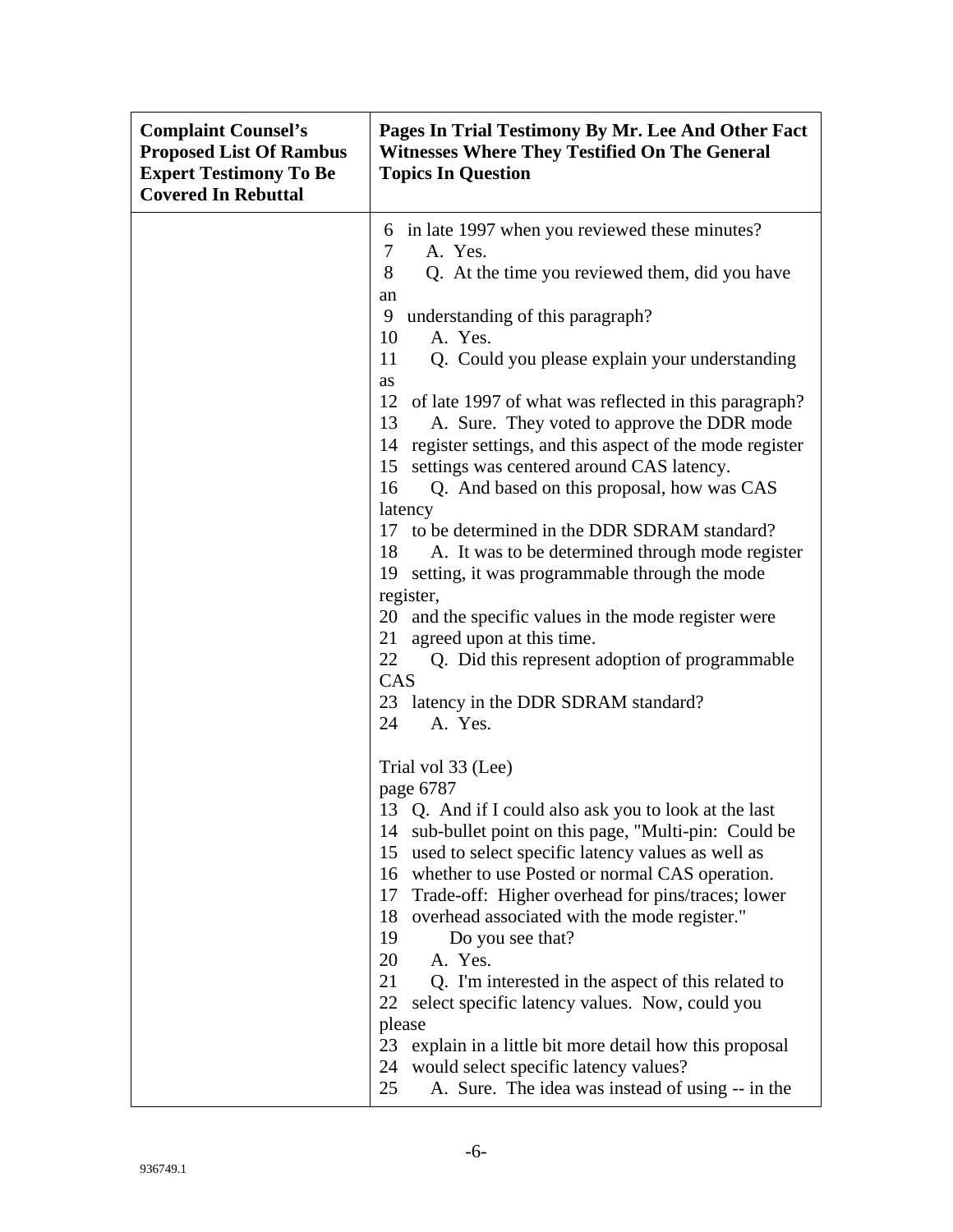| <b>Complaint Counsel's</b><br><b>Proposed List Of Rambus</b><br><b>Expert Testimony To Be</b><br><b>Covered In Rebuttal</b> |                                                                                                                                                                               | Pages In Trial Testimony By Mr. Lee And Other Fact<br><b>Witnesses Where They Testified On The General</b><br><b>Topics In Question</b>                                                                                                                                                                                                                                                                                                 |
|-----------------------------------------------------------------------------------------------------------------------------|-------------------------------------------------------------------------------------------------------------------------------------------------------------------------------|-----------------------------------------------------------------------------------------------------------------------------------------------------------------------------------------------------------------------------------------------------------------------------------------------------------------------------------------------------------------------------------------------------------------------------------------|
|                                                                                                                             |                                                                                                                                                                               | page 6788<br>multipin case, instead of using the mode register, the<br>2 DC level of a pin coming into the device could be<br>used<br>to detect which latency to operate at, and also in one<br>3<br>form of the proposal, whether to use posted or normal<br>4<br>CAS operation.<br>5                                                                                                                                                  |
| 6.<br>(b)                                                                                                                   | (a) electrically blown<br>fuses and anti-fuses are<br>not reliable (Soderman,<br>Tr. 9356:18-9357:2);<br>based on a survey of                                                 | Trial vol 2 (Rhoden)<br>page 427<br>14<br>Q. If I could direct your attention to the next<br>page, the bottom of page 71, and the last line of that<br>15<br>slide reads, "Fuse option for serial and interleaved<br>16<br>17<br>wrap mode."                                                                                                                                                                                            |
|                                                                                                                             | "maybe 50" out of<br>"hundreds" of data<br>sheets, only about 2 out<br>of 50 SDRAMs appear<br>to incorporate<br>electrically blown fuses<br>(Soderman, Tr.<br>9357:3-9358:1); | 18<br>Do you see that?<br>A. Yes, at the bottom of the page, I see.<br>19<br>Q. What was Samsung proposing with respect to<br>20<br>the<br>21<br>fuse option for serial and interleaved wrap mode?<br>22<br>A. Samsung was proposing using a fuse option to<br>actually select between the type of burst mode,<br>23<br>whether                                                                                                         |
| (c)                                                                                                                         | anti-fuse technology is<br>not generally available<br>in DRAMs (Geilhufe,<br>Tr. 9582:20-9583:19;<br>Tr. 9732:11-9734:21);                                                    | 24 it was interleaved burst mode or whether it was<br>25<br>sequential burst mode, and it's not important, but<br>page 428<br>the -- which one is which, just that they were two<br>1<br>different modes of operation of the device, and they<br>2<br>were proposing for selecting between those two<br>3<br>different burst options. They were proposing using a<br>4                                                                  |
| (d)                                                                                                                         | the use of laser blown<br>fuses would lead to<br>reduced yield due to<br>speed distribution<br>(Geilhufe, Tr.<br>9585:21-9586:9)                                              | fuse to do that.<br>5<br>Q. How would a manufacturer use a fuse to select<br>6<br>between those options?<br>7<br>A. Well, a fuse is a pretty common --<br>8<br>MR. DETRE: Objection, Your Honor. We have<br>9<br>had<br>10<br>no foundation that the witness is expert in any kind<br>of<br>manufacturing. It's not clear to me whether he's still<br>11<br>recalling now or --<br>12<br>JUDGE McGUIRE: Overruled. I'll entertain<br>13 |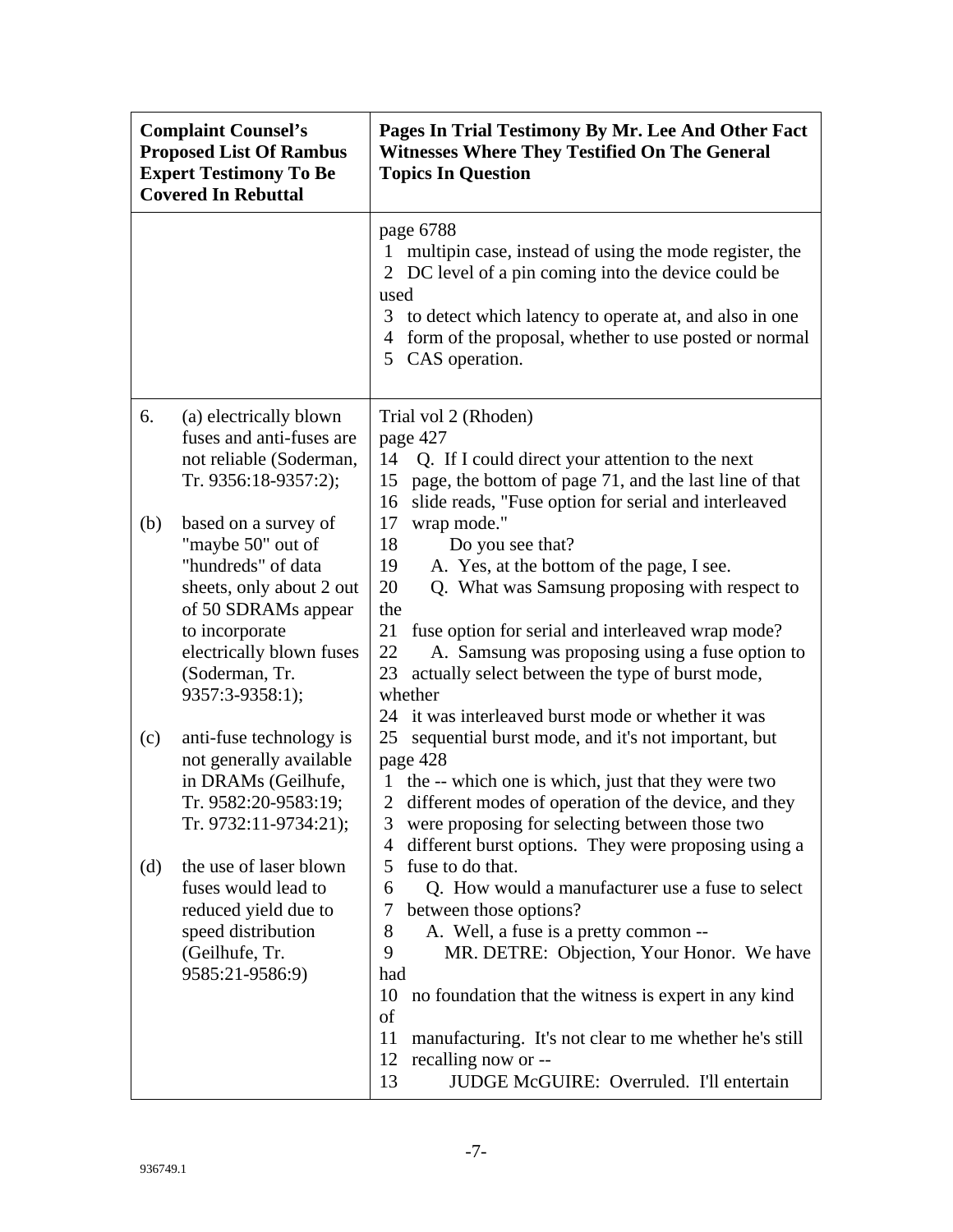| <b>Complaint Counsel's</b><br><b>Proposed List Of Rambus</b><br><b>Expert Testimony To Be</b><br><b>Covered In Rebuttal</b> | Pages In Trial Testimony By Mr. Lee And Other Fact<br><b>Witnesses Where They Testified On The General</b><br><b>Topics In Question</b> |
|-----------------------------------------------------------------------------------------------------------------------------|-----------------------------------------------------------------------------------------------------------------------------------------|
|                                                                                                                             | the                                                                                                                                     |
|                                                                                                                             | 14 answer if you have one.                                                                                                              |
|                                                                                                                             | THE WITNESS: Thank you.<br>15                                                                                                           |
|                                                                                                                             | The -- fuses are very common in DRAM, and<br>16                                                                                         |
|                                                                                                                             | fuses                                                                                                                                   |
|                                                                                                                             | 17 are common in perhaps many devices, but certainly                                                                                    |
|                                                                                                                             | in                                                                                                                                      |
|                                                                                                                             | 18 DRAM. Fuses are a common element that's used to                                                                                      |
|                                                                                                                             | select                                                                                                                                  |
|                                                                                                                             | 19 particular functions. Inside DRAMs that are shipped                                                                                  |
|                                                                                                                             | 20 today, they use fuses to select bad bits or good bits.                                                                               |
|                                                                                                                             | 21<br>When they're testing a device, if they find a block                                                                               |
|                                                                                                                             | 22 that's bad, they would use a fuse to actually block<br>23 that bad one out, and they always build the devices                        |
|                                                                                                                             | 24 with some extra hanging around, and they will then                                                                                   |
|                                                                                                                             | program it such that they can replace the bad one for<br>25                                                                             |
|                                                                                                                             | page 429                                                                                                                                |
|                                                                                                                             | the good one.<br>$\mathbf{1}$                                                                                                           |
|                                                                                                                             | $\overline{2}$<br>So, fuses were pretty common at this time,                                                                            |
|                                                                                                                             | still are very common, and they were proposing using<br>3                                                                               |
|                                                                                                                             | a                                                                                                                                       |
|                                                                                                                             | fuse similar to the ones that were in common use at<br>4                                                                                |
|                                                                                                                             | the                                                                                                                                     |
|                                                                                                                             | 5 time and still today to actually select this option.                                                                                  |
|                                                                                                                             | 6<br>BY MR. OLIVER:                                                                                                                     |
|                                                                                                                             | $\tau$<br>Q. In late 1991 and early 1992, did you have an                                                                               |
|                                                                                                                             | understanding as to whether it would have been<br>8                                                                                     |
|                                                                                                                             | possible                                                                                                                                |
|                                                                                                                             | 9 to use fuses to determine the CAS latency and the<br>burst                                                                            |
|                                                                                                                             | 10 length?                                                                                                                              |
|                                                                                                                             | A. I--<br>11                                                                                                                            |
|                                                                                                                             | 12<br>MR. DETRE: Objection, Your Honor. I think                                                                                         |
|                                                                                                                             | that Mr. Oliver is now getting into expert testimony<br>13                                                                              |
|                                                                                                                             | from the witness and his opinion on what might have<br>14                                                                               |
|                                                                                                                             | been possible, and Mr. Rhoden hasn't been<br>15                                                                                         |
|                                                                                                                             | designated as                                                                                                                           |
|                                                                                                                             | 16<br>an expert.                                                                                                                        |
|                                                                                                                             | JUDGE McGUIRE: Overruled.<br>17                                                                                                         |
|                                                                                                                             | 18<br>THE WITNESS: As I said, fuses were a very                                                                                         |
|                                                                                                                             | 19<br>common function that existed in all the memory at                                                                                 |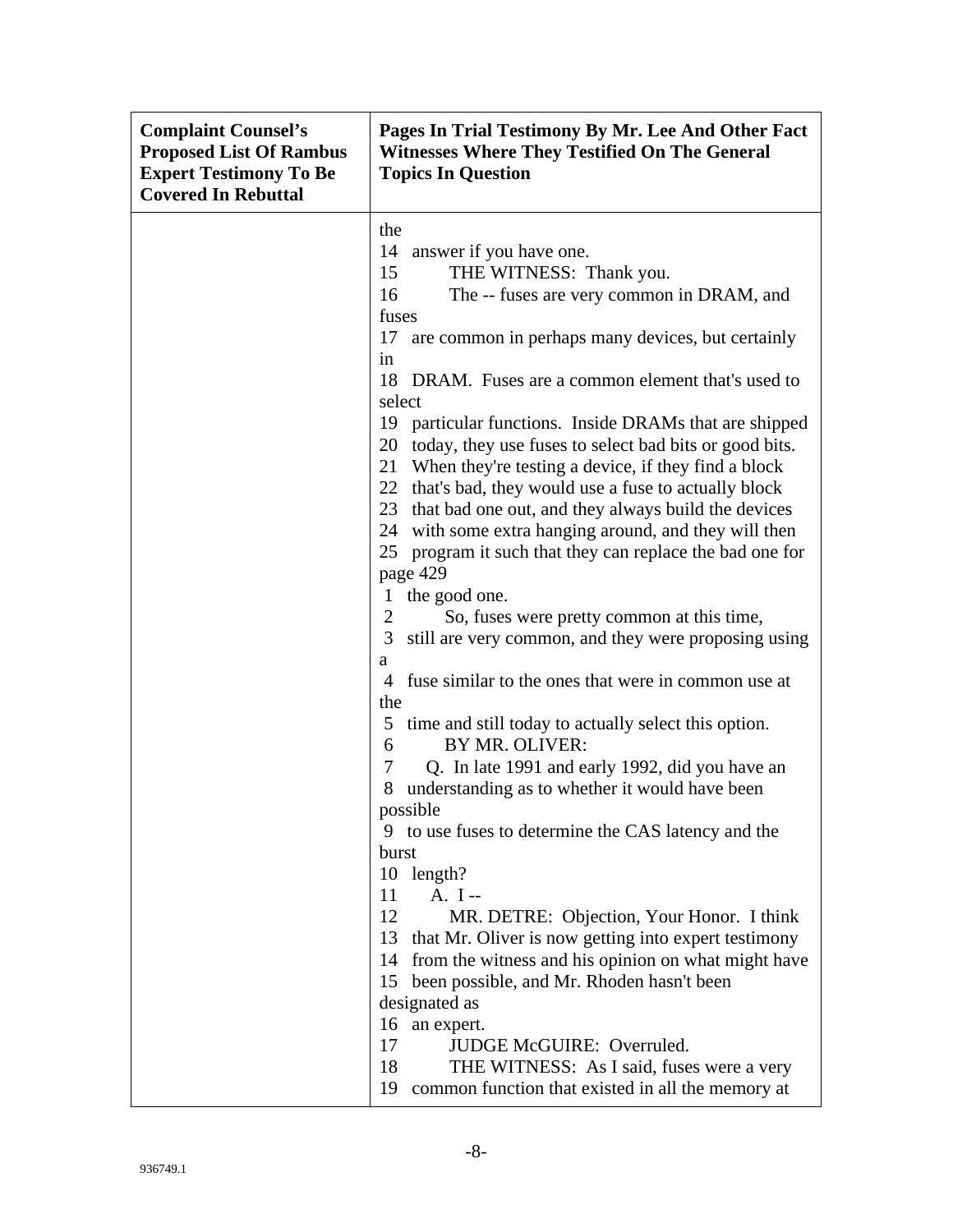| <b>Complaint Counsel's</b><br><b>Proposed List Of Rambus</b><br><b>Expert Testimony To Be</b><br><b>Covered In Rebuttal</b> | Pages In Trial Testimony By Mr. Lee And Other Fact<br><b>Witnesses Where They Testified On The General</b><br><b>Topics In Question</b>                                                                                                                                                                                                                                                                                                                                                                                                                                                                                                                                                                                                                                                                                                                                                                                               |
|-----------------------------------------------------------------------------------------------------------------------------|---------------------------------------------------------------------------------------------------------------------------------------------------------------------------------------------------------------------------------------------------------------------------------------------------------------------------------------------------------------------------------------------------------------------------------------------------------------------------------------------------------------------------------------------------------------------------------------------------------------------------------------------------------------------------------------------------------------------------------------------------------------------------------------------------------------------------------------------------------------------------------------------------------------------------------------|
|                                                                                                                             | that<br>20 time, so fuses would have been an easy selection,<br>and<br>21<br>Samsung was very much in favor of it, because it<br>would<br>22 be -- it would provide a simple device.<br>23<br>BY MR. OLIVER:<br>24<br>Q. Do you recall whether any JC-42.3<br>subcommittee<br>25 members proposed to use fuses to determine either<br>CAS<br>page 430<br>1 latency or burst length?<br>A. The discussion certainly took place. I was the<br>$\overline{2}$<br>discussion leader for most of the SDRAM throughout<br>3 <sup>1</sup><br>its<br>4 development, and a fuse was one of the options that<br>was<br>5 considered for a very long time, until we finally<br>6 settled on the register. So, yes, indeed, many people<br>$\tau$<br>did.<br>Q. By the way, would -- in terms of how use of<br>8<br>fuses was being discussed within 42.3 at the time,<br>9<br>was<br>10 that being discussed as an alternative to<br>programming |
|                                                                                                                             | 11 CAS latency or burst length through the mode<br>register?<br>12<br>A. Certainly it would be, yes.<br>Trial vol 27 (Kellogg)<br>page 5130<br>10<br>Q. If we could move on to the fourth item that<br>we've listed here, use of fuses, could you please<br>11<br>12<br>explain briefly your understanding in the 1992 time<br>period of how fuses could be used to determine burst<br>13<br>14<br>length.<br>15<br>A. Yes, I can.<br>16<br>Fuses were a common method we had of doing<br>17<br>things such as replacing bad segments of the memory<br>18<br>already, and we could use what we called E-fuses or                                                                                                                                                                                                                                                                                                                      |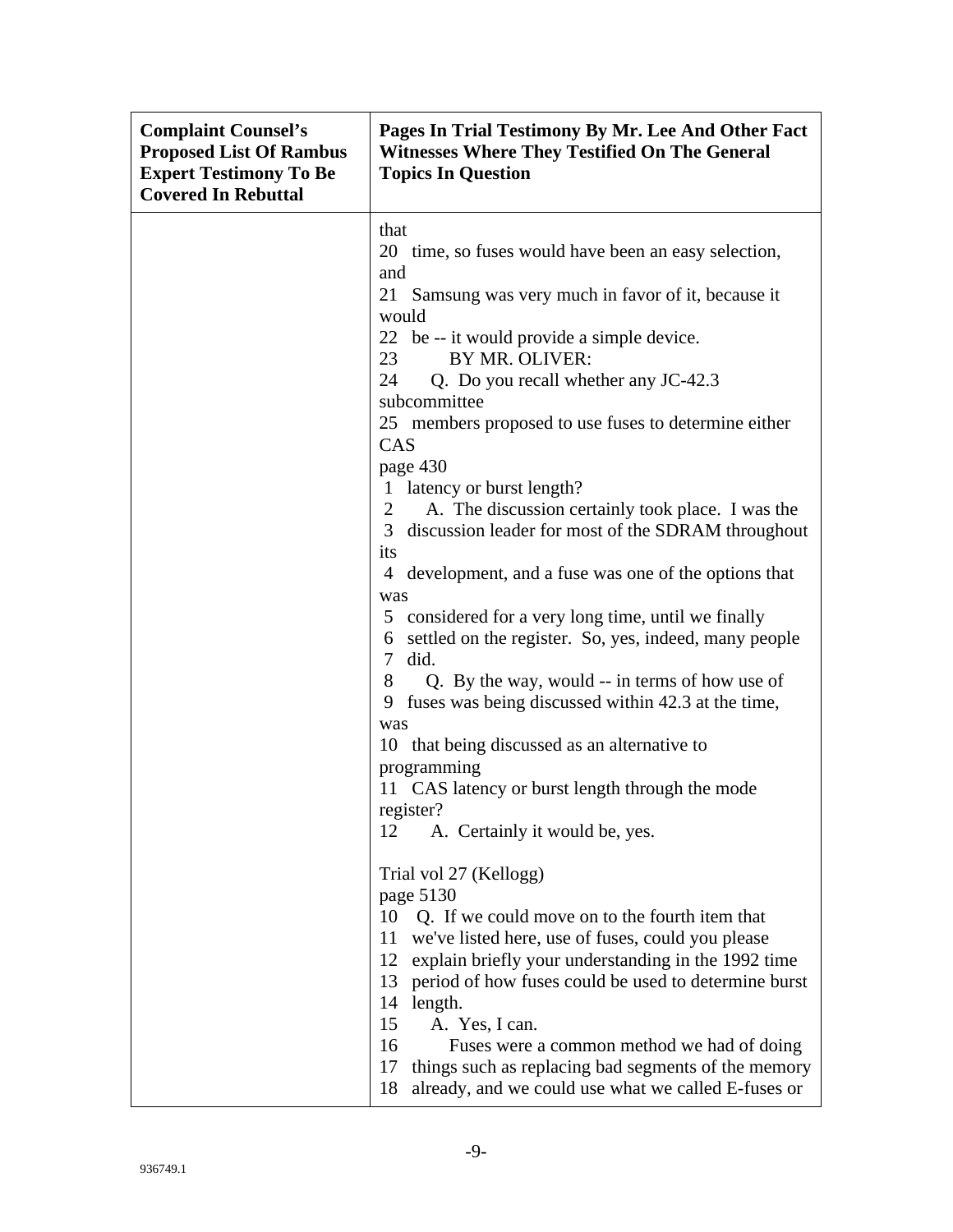| <b>Complaint Counsel's</b><br><b>Proposed List Of Rambus</b><br><b>Expert Testimony To Be</b><br><b>Covered In Rebuttal</b> | Pages In Trial Testimony By Mr. Lee And Other Fact<br><b>Witnesses Where They Testified On The General</b><br><b>Topics In Question</b>                                                                                                                                                                                                                                                                                                                                                                                                                                                                                                                                                                                                                                                                                                                                                                                 |
|-----------------------------------------------------------------------------------------------------------------------------|-------------------------------------------------------------------------------------------------------------------------------------------------------------------------------------------------------------------------------------------------------------------------------------------------------------------------------------------------------------------------------------------------------------------------------------------------------------------------------------------------------------------------------------------------------------------------------------------------------------------------------------------------------------------------------------------------------------------------------------------------------------------------------------------------------------------------------------------------------------------------------------------------------------------------|
|                                                                                                                             | 19 electrical fuses blown at test or we could use a fuse<br>that was, say, a laser fuse, something that was broken<br>20<br>21<br>by some other means. The fuse would establish the<br>22 operating mode either at the very end of the<br>23<br>manufacturing process or during the test process.<br>24<br>Q. Would it be fair to say then that two or more<br>burst lengths would be designed into the part?<br>25<br>page 5131<br>A. Yes, it would.<br>1<br>$\overline{c}$<br>Q. And then how would the ultimate burst length<br>3<br>then be determined?<br>$\overline{4}$<br>A. We would set an operating mode via the fuses<br>5<br>and that operating mode would be fixed.<br>Q. In other words, by blowing one or more fuses,<br>6<br>that would determine which of the designs you would<br>7<br>actually use in the feature?<br>8<br>9<br>A. That is correct.<br>Trial vol 25 (in camera) (Macri)<br>page 4763 |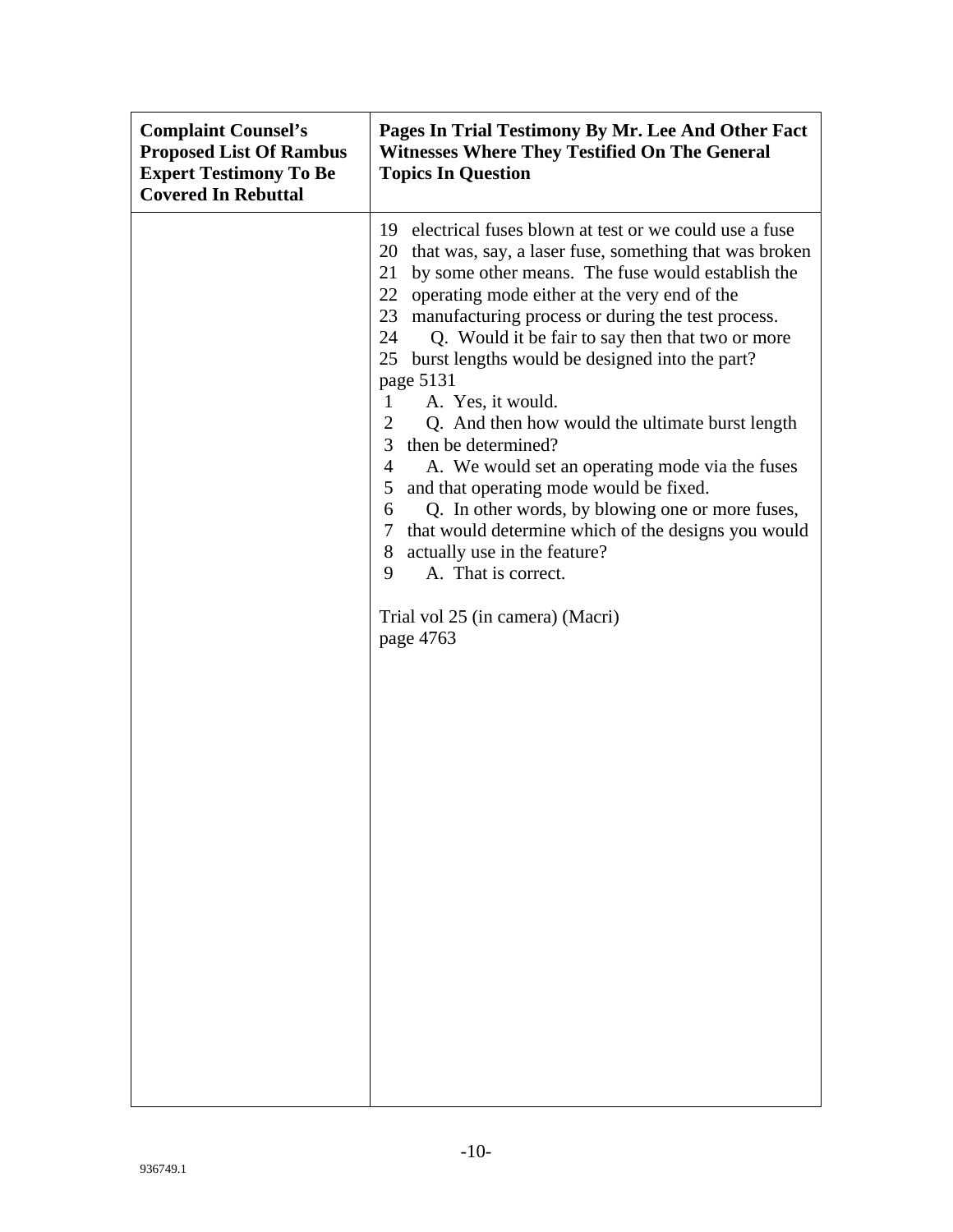| <b>Complaint Counsel's</b><br><b>Proposed List Of Rambus</b><br><b>Expert Testimony To Be</b><br><b>Covered In Rebuttal</b> | Pages In Trial Testimony By Mr. Lee And Other Fact<br>Witnesses Where They Testified On The General<br><b>Topics In Question</b> |
|-----------------------------------------------------------------------------------------------------------------------------|----------------------------------------------------------------------------------------------------------------------------------|
|                                                                                                                             |                                                                                                                                  |
|                                                                                                                             |                                                                                                                                  |
|                                                                                                                             |                                                                                                                                  |
|                                                                                                                             |                                                                                                                                  |
|                                                                                                                             |                                                                                                                                  |
|                                                                                                                             |                                                                                                                                  |
|                                                                                                                             |                                                                                                                                  |
|                                                                                                                             |                                                                                                                                  |
|                                                                                                                             |                                                                                                                                  |
|                                                                                                                             |                                                                                                                                  |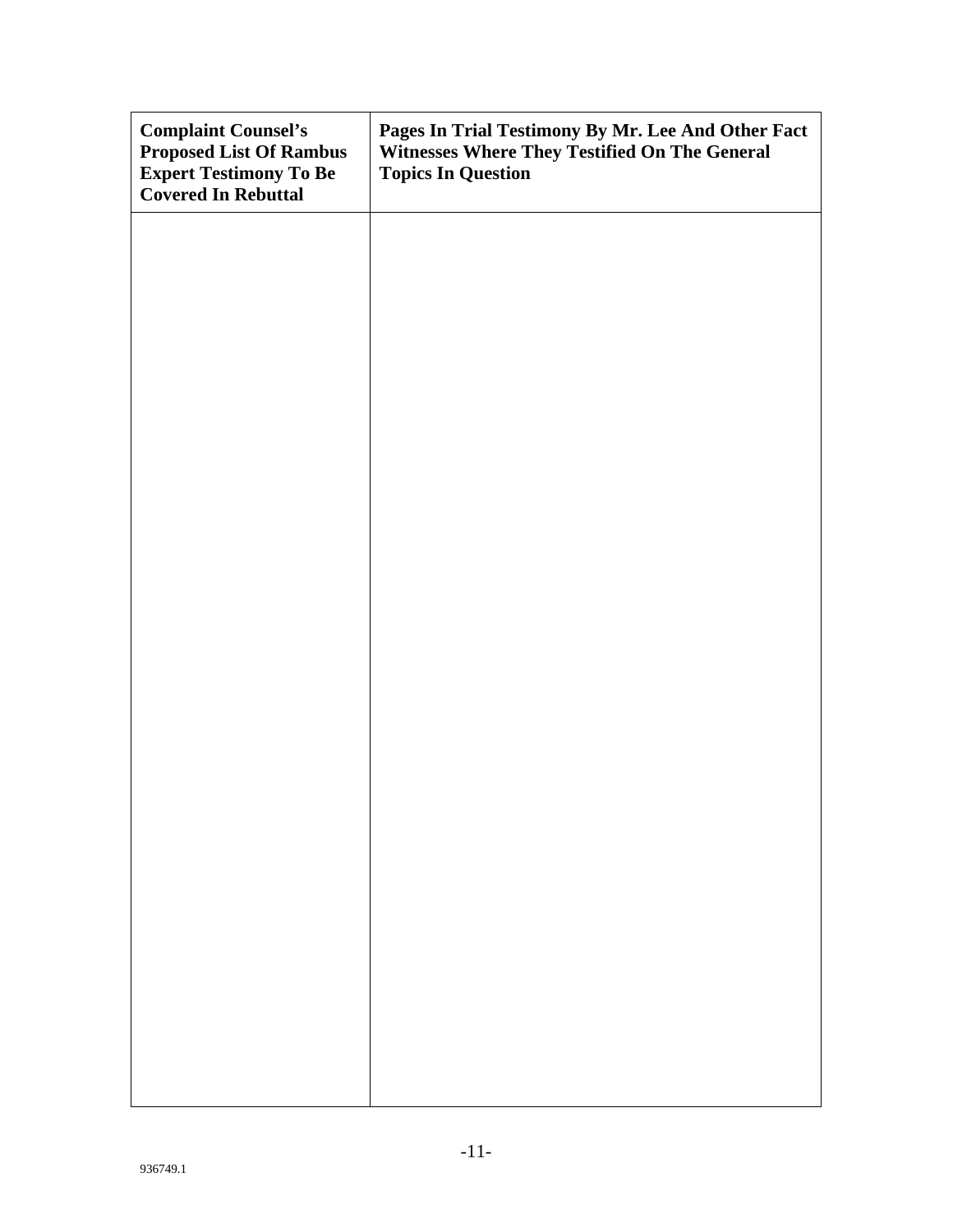| <b>Complaint Counsel's</b><br><b>Proposed List Of Rambus</b><br><b>Expert Testimony To Be</b><br><b>Covered In Rebuttal</b>                                                                                                                                                                               | Pages In Trial Testimony By Mr. Lee And Other Fact<br><b>Witnesses Where They Testified On The General</b><br><b>Topics In Question</b>                                                                                                                                                                                                                                                                                                                                                                                                                                                                                                                                                                                                                                                                                                                                                                                                                                                                                                                                   |
|-----------------------------------------------------------------------------------------------------------------------------------------------------------------------------------------------------------------------------------------------------------------------------------------------------------|---------------------------------------------------------------------------------------------------------------------------------------------------------------------------------------------------------------------------------------------------------------------------------------------------------------------------------------------------------------------------------------------------------------------------------------------------------------------------------------------------------------------------------------------------------------------------------------------------------------------------------------------------------------------------------------------------------------------------------------------------------------------------------------------------------------------------------------------------------------------------------------------------------------------------------------------------------------------------------------------------------------------------------------------------------------------------|
|                                                                                                                                                                                                                                                                                                           |                                                                                                                                                                                                                                                                                                                                                                                                                                                                                                                                                                                                                                                                                                                                                                                                                                                                                                                                                                                                                                                                           |
| 7.<br>(a) based on the<br>number of bits<br>provided for in the<br>JEDEC standard as<br>adopted (and not on<br>industry usage or<br>practice), setting CAS<br>latency and burst length<br>via pins each would<br>require three bits of<br>information (Geilhufe,<br>Tr. 9589:22-9590:6;<br>9599:8-9600:1) | Trial vol 33 (Lee)<br>page 6787<br>Q. If I could ask you to turn to page 3, please,<br>6<br>under the caption DDR Proposal, the first bullet<br>7<br>point,<br>"Use a dedicated pin (or pins) on DDR II SDRAMs to<br>8<br>select read latency (and therefore write latency as<br>9<br>10<br>well)."<br>11<br>Do you see that?<br>12<br>A. Yes.<br>13<br>Q. And if I could also ask you to look at the last<br>sub-bullet point on this page, "Multi-pin: Could be<br>14<br>used to select specific latency values as well as<br>15<br>whether to use Posted or normal CAS operation.<br>16<br>Trade-off: Higher overhead for pins/traces; lower<br>17<br>overhead associated with the mode register."<br>18<br>19<br>Do you see that?<br>20<br>A. Yes.<br>21<br>Q. I'm interested in the aspect of this related to<br>22<br>select specific latency values. Now, could you<br>please<br>23<br>explain in a little bit more detail how this proposal<br>would select specific latency values?<br>24<br>25<br>A. Sure. The idea was instead of using -- in the<br>page 6788 |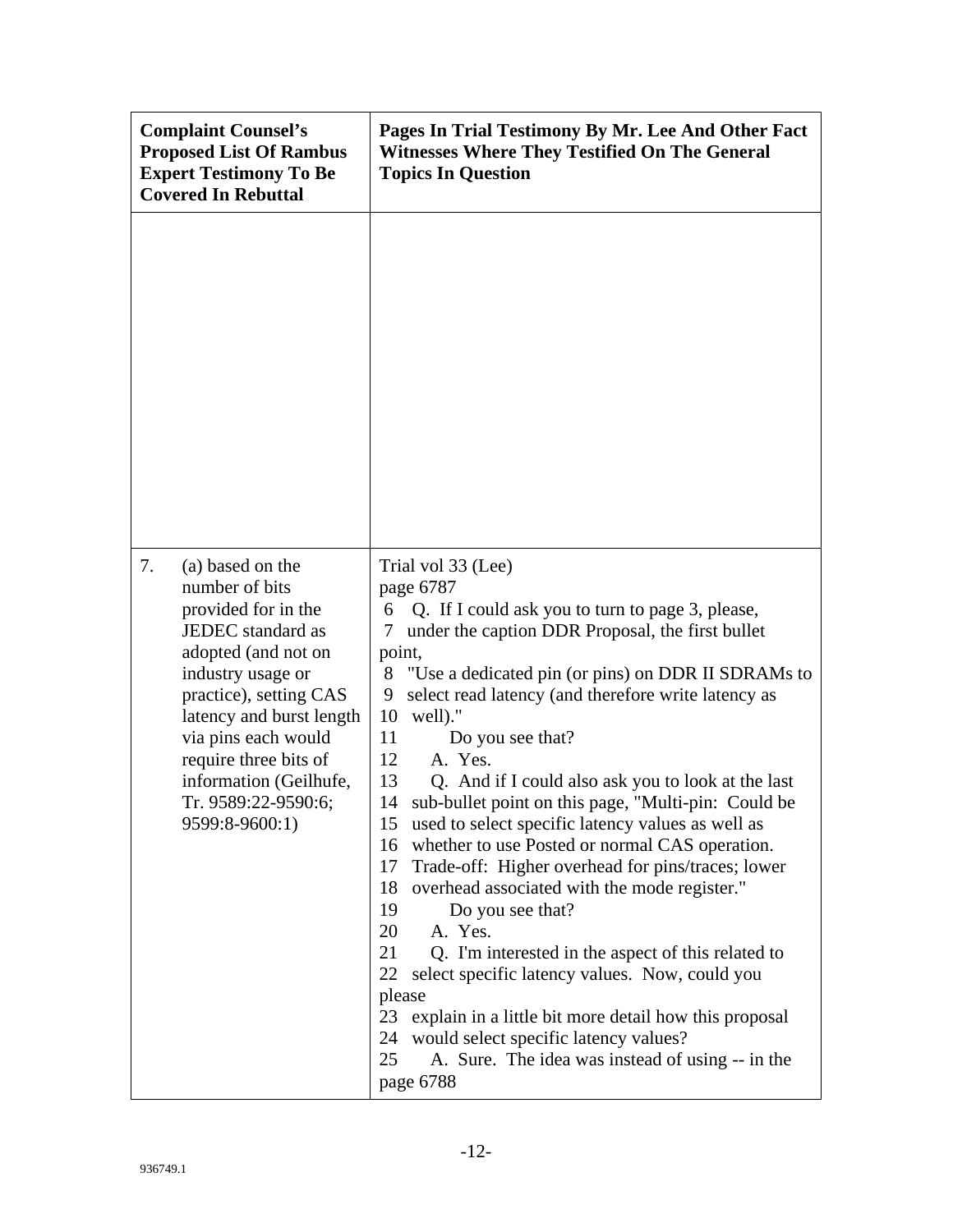| <b>Complaint Counsel's</b><br><b>Proposed List Of Rambus</b><br><b>Expert Testimony To Be</b><br><b>Covered In Rebuttal</b> |                                                                                                                                                            | Pages In Trial Testimony By Mr. Lee And Other Fact<br><b>Witnesses Where They Testified On The General</b><br><b>Topics In Question</b>                                                                                                                                                                                                                                                                                                                                                                                                                                                                                                                                                                                  |
|-----------------------------------------------------------------------------------------------------------------------------|------------------------------------------------------------------------------------------------------------------------------------------------------------|--------------------------------------------------------------------------------------------------------------------------------------------------------------------------------------------------------------------------------------------------------------------------------------------------------------------------------------------------------------------------------------------------------------------------------------------------------------------------------------------------------------------------------------------------------------------------------------------------------------------------------------------------------------------------------------------------------------------------|
|                                                                                                                             |                                                                                                                                                            | multipin case, instead of using the mode register, the<br>1<br>2 DC level of a pin coming into the device could be<br>used<br>3 to detect which latency to operate at, and also in one<br>form of the proposal, whether to use posted or normal<br>4<br>CAS operation.<br>5<br>Q. Now, how, if at all, did this proposal differ<br>6<br>from the proposal of March 2000, CX-2758, that we<br>7<br>looked at a moment ago?<br>8<br>A. In this proposal, he's suggesting using an<br>9<br>10<br>external pin to control it with a level. In the prior<br>proposal, there was -- there was really two proposals.<br>11<br>12 There was just have a fixed latency, and then the<br>other<br>13 one was to program frequency. |
| (b)                                                                                                                         | it would be necessary<br>to add pins (Geilhufe,<br>Tr.<br>9724:16-21;9741:8-974<br>2:1; Soderman, Tr.<br>9362:12-9363:3)                                   | Trial vol. [7] (Sussman).<br>Pages 1378-9<br>Q. Okay, based on your experience in the industry,<br>did anyone ever propose using a no-connect pin to<br>program CAS latency or burst length or any additional<br>feature?<br>A. There were a number of presentations on using the<br>no-connect pin for other functions.<br>Q. And specifically with respect to the presentations<br>made at this meeting or the discussion of this concept at<br>this meeting, were there any alternatives being proposed<br>by others at the meeting, without necessarily going<br>through each and every presentation?<br>A. The answer to that one is yes.                                                                           |
| 8.                                                                                                                          | running a single edge<br>clock at a higher<br>frequency (a) would<br>cause significant clock<br>distribution problems<br>(Soderman, Tr.<br>9393:20-9394:8) | Trial vol 33 (Lee)<br>page 6796<br>6 Q. What is this document?<br>A. This is a JEDEC proposal for a clocking<br>7<br>scheme<br>for DDR2.<br>8<br>Q. Is this a presentation that you made?<br>9<br>10<br>A. Yes.<br>11<br>Q. If I could ask you to turn, please, to page 13,<br>12<br>and on that page, under the caption Single Data Rate                                                                                                                                                                                                                                                                                                                                                                                |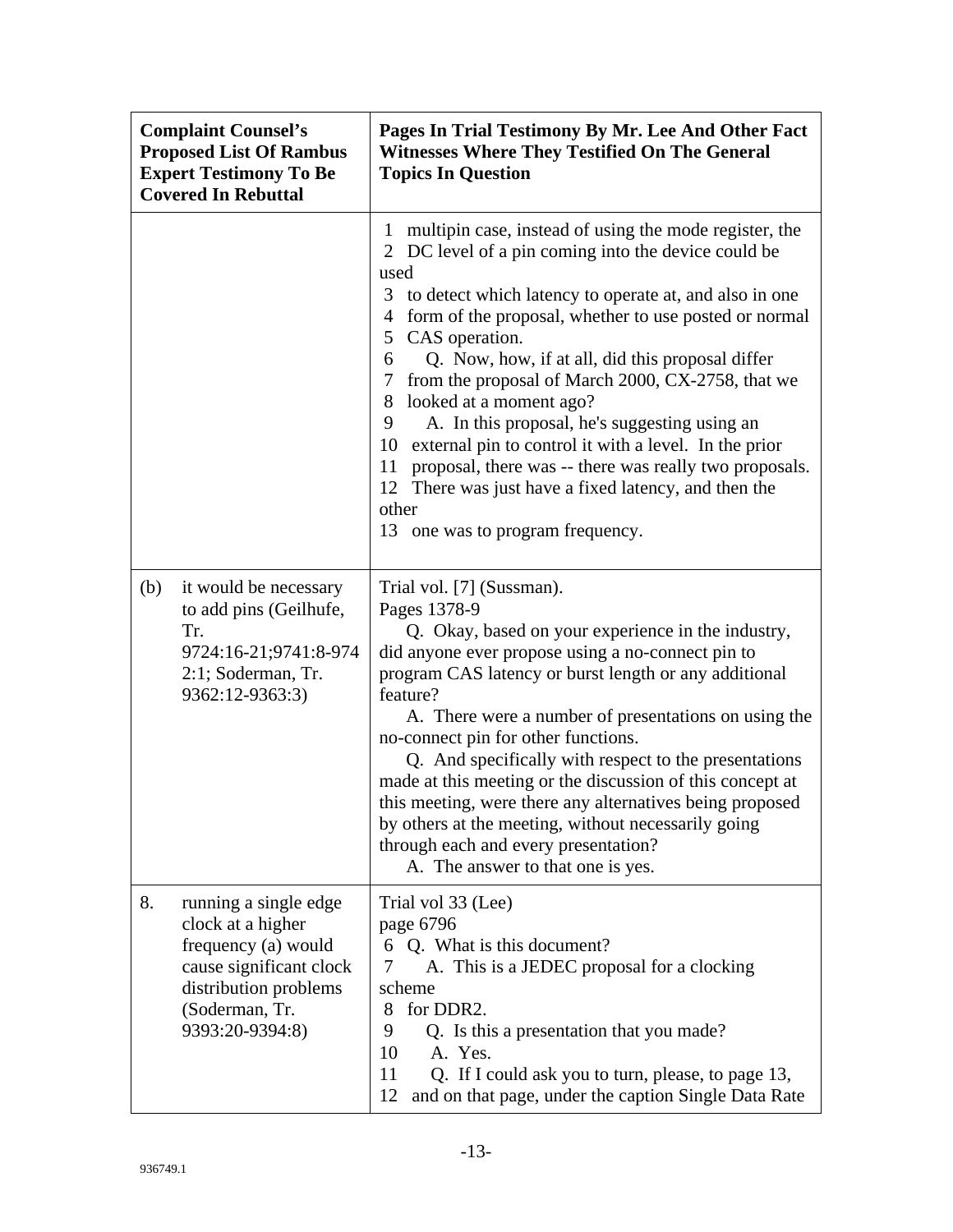| <b>Complaint Counsel's</b><br><b>Proposed List Of Rambus</b><br><b>Expert Testimony To Be</b><br><b>Covered In Rebuttal</b> | Pages In Trial Testimony By Mr. Lee And Other Fact<br><b>Witnesses Where They Testified On The General</b><br><b>Topics In Question</b>                                                                                                                                                                                                                                                                                                                                                                                                                                                                                                                                                                                                                                                                                                                                                                                                                                                                                                                                                                                                                                                                                                                                                                                                                                                                                                                                                                                                                            |
|-----------------------------------------------------------------------------------------------------------------------------|--------------------------------------------------------------------------------------------------------------------------------------------------------------------------------------------------------------------------------------------------------------------------------------------------------------------------------------------------------------------------------------------------------------------------------------------------------------------------------------------------------------------------------------------------------------------------------------------------------------------------------------------------------------------------------------------------------------------------------------------------------------------------------------------------------------------------------------------------------------------------------------------------------------------------------------------------------------------------------------------------------------------------------------------------------------------------------------------------------------------------------------------------------------------------------------------------------------------------------------------------------------------------------------------------------------------------------------------------------------------------------------------------------------------------------------------------------------------------------------------------------------------------------------------------------------------|
|                                                                                                                             | 13<br>May Be Possible, the first bullet point reads,<br>"Pre-fetch and data rate is the same as DDR, but with<br>14                                                                                                                                                                                                                                                                                                                                                                                                                                                                                                                                                                                                                                                                                                                                                                                                                                                                                                                                                                                                                                                                                                                                                                                                                                                                                                                                                                                                                                                |
|                                                                                                                             | a<br>full bandwidth single-edge clock."<br>15<br>16<br>Do you see that?<br>17<br>A. Yes.<br>18<br>Q. What did you intend to convey with that bullet<br>19<br>point?<br>20<br>A. I was proposing no change to the architecture<br>and data rate of the device. I was proposing to<br>21<br>22 increase the clock frequency.<br>23<br>Q. And with respect to the reference to the single<br>edge clock, what did you mean by that reference?<br>24<br>A. That the proposal was to use a single edge<br>25<br>page 6797<br>clock as opposed to a double edge clock.<br>$\mathbf{1}$<br>Q. If I could ask you to look at the next to the<br>2<br>3<br>last bullet point on that page, the bullet point reads,<br>"Today's silicon can handle single data rate<br>4<br>frequency." Underneath that, the last bullet point,<br>5<br>"400 megahertz clock chips are already available."<br>6<br>7<br>Do you see that?<br>8<br>A. Yes.<br>9<br>Q. Now, what did you mean by those two bullet<br>10<br>points?<br>11<br>A. At the time, the target for the design was 400<br>12 megabits per second, and in a DDR type of clocking,<br>13 that would correspond to a 200-megahertz clock used<br>for<br>data capture, but in this proposal, I was proposing a<br>14<br>15 single data rate clock, which would be 400<br>megahertz,<br>16 and I was -- I was pointing out that the process<br>technology today could handle those kind of<br>17<br>operating<br>frequencies for the clock, and there were also clock<br>18<br>chips available at those kind of speeds.<br>19 |
|                                                                                                                             | 20<br>Q. Now, if I could ask you to turn, please, to<br>page 21, and under the caption Recommended<br>21<br>Action, the<br>last bullet point reads, "Single data rate clocks."<br>22                                                                                                                                                                                                                                                                                                                                                                                                                                                                                                                                                                                                                                                                                                                                                                                                                                                                                                                                                                                                                                                                                                                                                                                                                                                                                                                                                                               |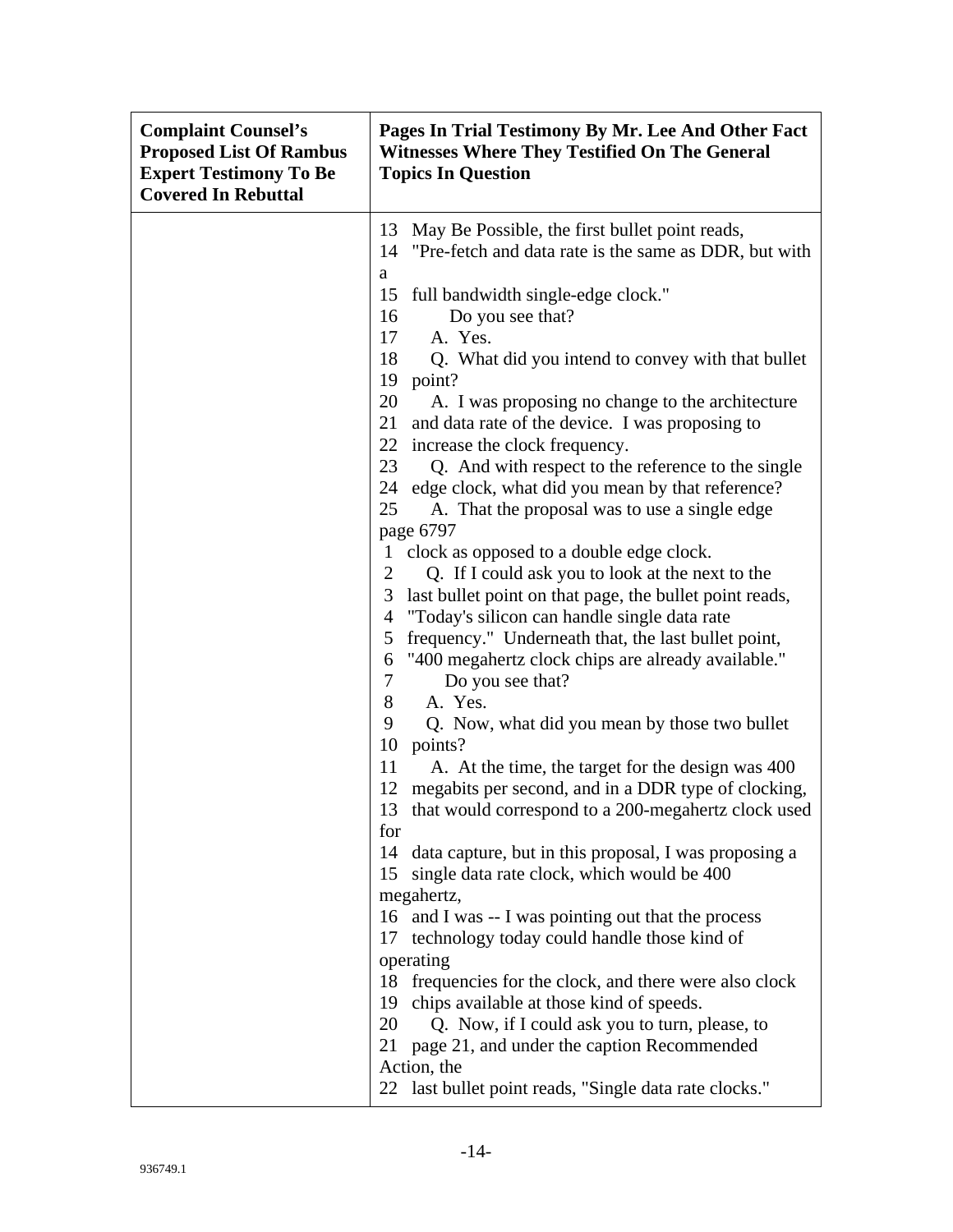| <b>Complaint Counsel's</b><br><b>Proposed List Of Rambus</b><br><b>Expert Testimony To Be</b><br><b>Covered In Rebuttal</b> | Pages In Trial Testimony By Mr. Lee And Other Fact<br><b>Witnesses Where They Testified On The General</b><br><b>Topics In Question</b>                                                                                                                                                                                                                                                                                                                                                                                                                                                                                                                                                                                                                                                                                                                                                                                                                                                                                                                                                                                                                                                                                                                                                                                                                                                                                                                                                                                                              |
|-----------------------------------------------------------------------------------------------------------------------------|------------------------------------------------------------------------------------------------------------------------------------------------------------------------------------------------------------------------------------------------------------------------------------------------------------------------------------------------------------------------------------------------------------------------------------------------------------------------------------------------------------------------------------------------------------------------------------------------------------------------------------------------------------------------------------------------------------------------------------------------------------------------------------------------------------------------------------------------------------------------------------------------------------------------------------------------------------------------------------------------------------------------------------------------------------------------------------------------------------------------------------------------------------------------------------------------------------------------------------------------------------------------------------------------------------------------------------------------------------------------------------------------------------------------------------------------------------------------------------------------------------------------------------------------------|
|                                                                                                                             | 23<br>Do you see that?<br>A. Yes.<br>24<br>25<br>Q. And again, what were you proposing here?<br>page 6798<br>$\mathbf{1}$<br>A. This was kind of the conclusion andy<br>2 recommendation based on the proposal that we<br>eliminate<br>3 strobes and we go with single data rate clocks with a<br>different clocking scheme, which is described inside<br>4<br>the document.<br>5 <sup>1</sup><br>MR. OLIVER: May I approach, Your Honor?<br>6<br>JUDGE McGUIRE: You may.<br>$\tau$<br>8<br>BY MR. OLIVER:<br>9<br>Q. Mr. Lee, I've handed you a document marked<br>10<br>CX-426. Do you recognize this document?<br>A. Yes.<br>11<br>12 Q. What is this document?<br>13<br>A. This is an email chain, but essentially it's<br>the meeting minutes from a conference call, a<br>14<br><b>JEDEC</b><br>15 task group, to look at the clocking proposal that I had<br>16<br>proposed earlier.<br>Q. And did you participate in this conference<br>17<br>18 call?<br>A. Yes.<br>19<br>20<br>Q. And can you please explain in general terms<br>the<br>21 results of this conference call?<br>A. Sure. We analyzed technical details of the<br>22<br>proposal, further explanation, discussed some<br>23<br>concerns<br>24 and some analysis and tried to identify different<br>25 companies' preferences for this scheme and kind of<br>what<br>page 6799<br>to do next.<br>1<br>2<br>Q. Now, based on your recollection, do you recall<br>3<br>whether there was any consensus as to whether a<br>single<br>4 data rate clock was technically feasible? |
|                                                                                                                             | A. Yes, I recall.<br>5                                                                                                                                                                                                                                                                                                                                                                                                                                                                                                                                                                                                                                                                                                                                                                                                                                                                                                                                                                                                                                                                                                                                                                                                                                                                                                                                                                                                                                                                                                                               |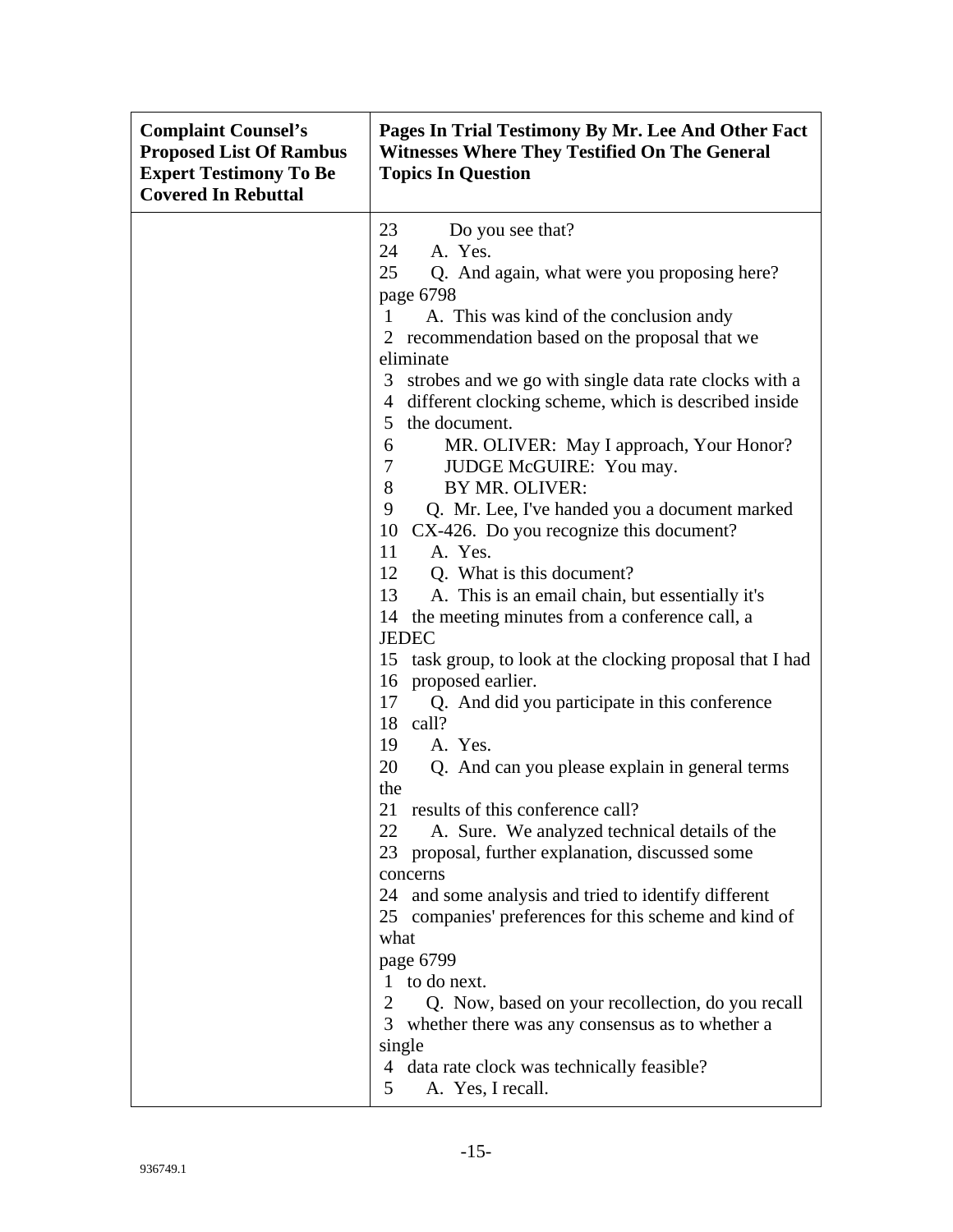| <b>Complaint Counsel's</b><br><b>Proposed List Of Rambus</b><br><b>Expert Testimony To Be</b><br><b>Covered In Rebuttal</b> | Pages In Trial Testimony By Mr. Lee And Other Fact<br><b>Witnesses Where They Testified On The General</b><br><b>Topics In Question</b>                                                                                                                                                                                                                                                                                                                                                                                                                                                                                                                                                                                                                                                                                                                                                                                                                                                                                                                                                                                                                                                                                                                                                                                                                                                                                                                                                                                                                                                                                |
|-----------------------------------------------------------------------------------------------------------------------------|------------------------------------------------------------------------------------------------------------------------------------------------------------------------------------------------------------------------------------------------------------------------------------------------------------------------------------------------------------------------------------------------------------------------------------------------------------------------------------------------------------------------------------------------------------------------------------------------------------------------------------------------------------------------------------------------------------------------------------------------------------------------------------------------------------------------------------------------------------------------------------------------------------------------------------------------------------------------------------------------------------------------------------------------------------------------------------------------------------------------------------------------------------------------------------------------------------------------------------------------------------------------------------------------------------------------------------------------------------------------------------------------------------------------------------------------------------------------------------------------------------------------------------------------------------------------------------------------------------------------|
|                                                                                                                             | Q. And what was your recollection?<br>6<br>A. It was generally considered feasible by most of<br>7<br>the companies but not all.<br>8<br>9<br>Q. Now, do you have a recollection as to whether<br>10<br>there was a consensus from the call in terms of what<br>11<br>should be done next?<br>12<br>A. Yes, I recall.<br>13<br>Q. And what is your recollection?<br>A. We felt there was still a little further work<br>14<br>15 that needed to be done, and we were going to try to<br>16 explore the idea a little bit further, and we were<br>going to prepare a summary at the next JEDEC<br>17<br>meeting on<br>18 the progress of our call.<br>Trial vol 33 (Lee)<br>page 6802<br>12 Q. Now, based on your understanding at the time,<br>13 this would be the late 2000 to early 2001 time frame,<br>14 what was your understanding of the advantages of<br>using<br>15 a single edge clock in the DDR2 standard at the<br>time?<br>A. The advantages of a single edge clock?<br>16<br>17<br>Q. Yes.<br>18<br>A. For DDR2? There were several that were<br>listed<br>19 in my original presentation, but they included -- we<br>20 felt it would have been easier to test using that and<br>not having a burst through strobe. We felt that we<br>21<br>22<br>would gain some benefits in the timing budget by not<br>23<br>having to worry about duty cycle control of the dual<br>edge clock.<br>24<br>25<br>Q. Now, focusing on the late 2000, early 2001<br>time<br>page 6803<br>1 frame, what was your understanding at that time of<br>the<br>2 potential disadvantages to using a single edge clock<br>in |
|                                                                                                                             | the DDR2 standard?<br>3<br>A. One of the challenges was to get adequate data<br>4                                                                                                                                                                                                                                                                                                                                                                                                                                                                                                                                                                                                                                                                                                                                                                                                                                                                                                                                                                                                                                                                                                                                                                                                                                                                                                                                                                                                                                                                                                                                      |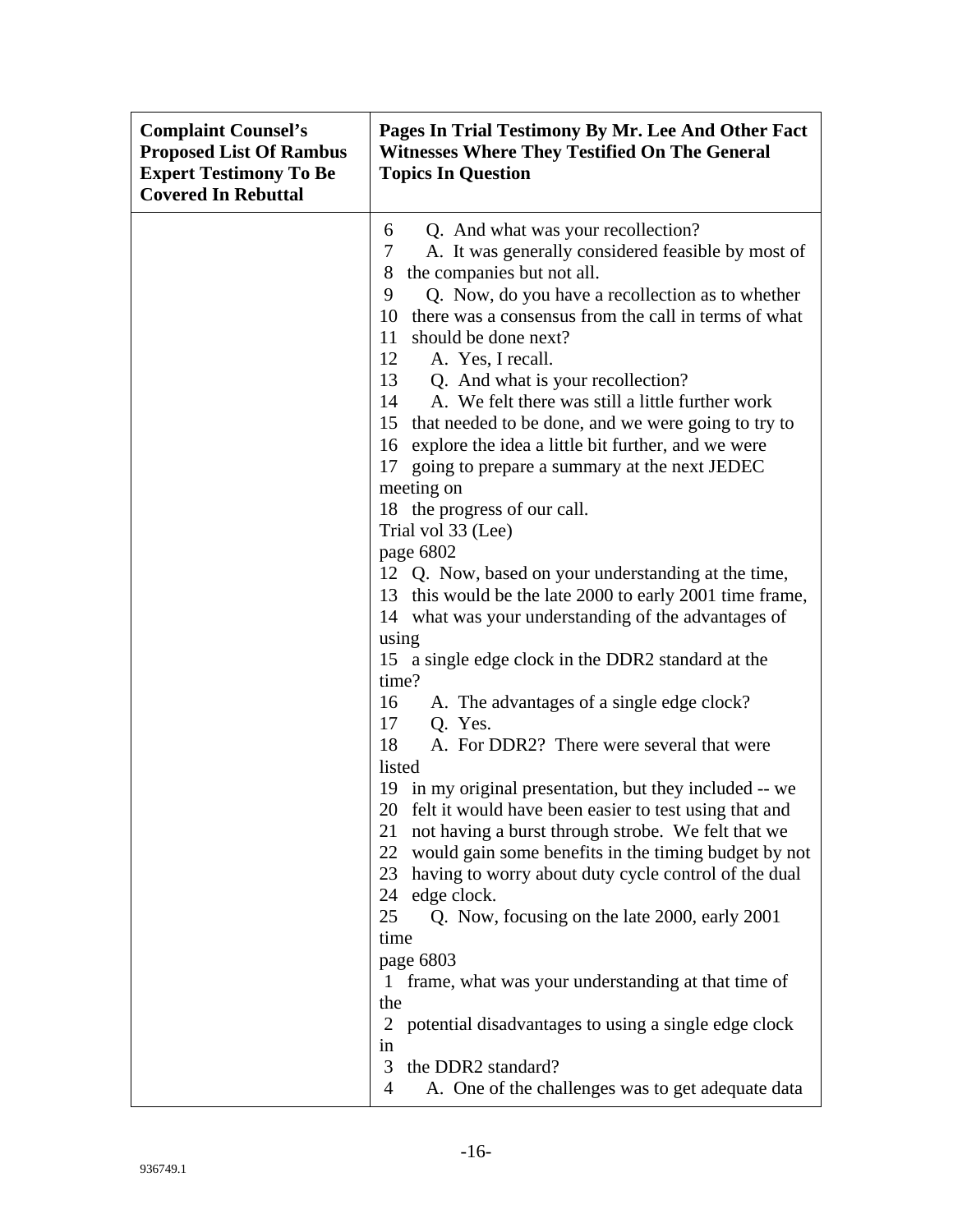| <b>Complaint Counsel's</b><br><b>Proposed List Of Rambus</b><br><b>Expert Testimony To Be</b><br><b>Covered In Rebuttal</b>                               | Pages In Trial Testimony By Mr. Lee And Other Fact<br><b>Witnesses Where They Testified On The General</b><br><b>Topics In Question</b>                                                                                                                                                                                                                                                                                                                                                                                                                                                                                                                                                                                                                                                                                                                                                                                                                                                                                            |
|-----------------------------------------------------------------------------------------------------------------------------------------------------------|------------------------------------------------------------------------------------------------------------------------------------------------------------------------------------------------------------------------------------------------------------------------------------------------------------------------------------------------------------------------------------------------------------------------------------------------------------------------------------------------------------------------------------------------------------------------------------------------------------------------------------------------------------------------------------------------------------------------------------------------------------------------------------------------------------------------------------------------------------------------------------------------------------------------------------------------------------------------------------------------------------------------------------|
|                                                                                                                                                           | rate or get a high enough clock frequency using a<br>5<br>single edge clock. Perhaps the biggest disadvantage<br>6<br>was that it wasn't like DDR, and so it didn't have a<br>7<br>direct migration path. That was fed back to us from<br>8<br>9<br>some customers.<br>10<br>Q. Can you please explain in more detail your<br>understanding of why it was a disadvantage that<br>11<br>using a<br>12<br>single edge clock in DDR2 was not like DDR?<br>A. Sure. There was concern that it would be<br>13<br>14 difficult to design a controller that would support<br><b>DDR</b><br>and then this new scheme as well.<br>15                                                                                                                                                                                                                                                                                                                                                                                                        |
| would require<br>(b)<br>on-DIMM clock<br>circuitry and possibly<br>an on-DIMM<br>PLL/DLL, which<br>would cost \$3.80<br>(Geilhufe, Tr.<br>9609:17-9610:5) | Complaint Counsel has already introduced evidence<br>anticipating, and attempting to rebut Mr. Geilhufe's cost<br>figure relating to an on-DIMM PLL/DLL:<br>$Tr. 6049:6 - 6050:19$ (Goodman):<br>Do you know how much a standard PLL costs?<br>Q.<br>I believe it's generally around \$1.<br>A.<br>And in light of these modifications, would the PLL<br>Q.<br>for Kentron be cheaper or more expensive?<br>It's going to be more expensive, slightly more<br>A.<br>expensive, because it has more features.<br>Are these features complicated?<br>Q.<br>No.<br>A.<br>And the volume relationship that we described<br>Q.<br>earlier would also be applicable to this situation?<br>Yes.<br>A.<br>Are you aware of what determines the cost of the<br>Q.<br>PLL?<br>No.<br>A.<br>And who manufactures PLLs?<br>Q.<br>A.<br>There's several companies. The one that we're<br>working with is called ICS.<br>So, that's the sole source for your PLL?<br>Q.<br>A.<br>Currently.<br>Are you currently in discussions with other<br>Q. |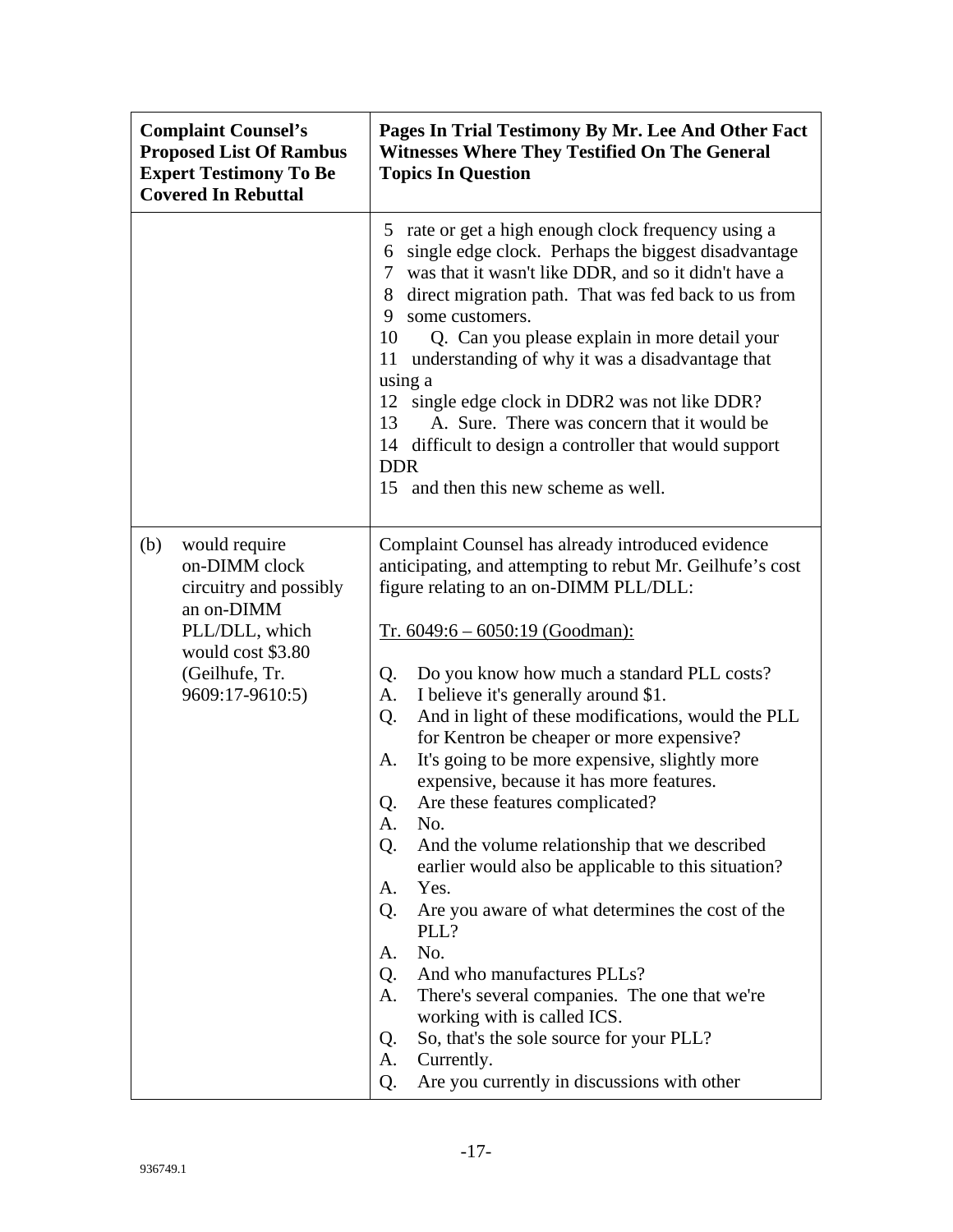| <b>Complaint Counsel's</b><br><b>Proposed List Of Rambus</b><br><b>Expert Testimony To Be</b><br><b>Covered In Rebuttal</b> | Pages In Trial Testimony By Mr. Lee And Other Fact<br><b>Witnesses Where They Testified On The General</b><br><b>Topics In Question</b>                                                                                                                                                                                                                                                                                                                                                                                                                                                                                                                                                                                                                                                                                                       |
|-----------------------------------------------------------------------------------------------------------------------------|-----------------------------------------------------------------------------------------------------------------------------------------------------------------------------------------------------------------------------------------------------------------------------------------------------------------------------------------------------------------------------------------------------------------------------------------------------------------------------------------------------------------------------------------------------------------------------------------------------------------------------------------------------------------------------------------------------------------------------------------------------------------------------------------------------------------------------------------------|
|                                                                                                                             | companies?<br>Yes.<br>A.<br>What is the purpose of the PLL in the QBM<br>Q.<br>module?<br>Again, it's a -- it provides the various clocks that are<br>A.<br>required in the technology, at 1x, 1x90 and 2x.<br>Is the \$2 the initial cost?<br>Q.<br>No, it will be slightly higher at launch, but we<br>А.<br>expect it to come down pretty rapidly in cost.<br>Do you have an expectation for at what volume that<br>Q.<br>would occur?<br>No, again, just we expect QBM to be in high<br>A.<br>volume fairly rapidly.<br>What do you mean by "high volume"?<br>Q.<br>Again, the marketplace is very large, and we're<br>A.<br>looking at, you know, getting some type of market share<br>that would immediately put us into a high-volume<br>category.                                                                                     |
| 9.<br>moving the DLL to the<br>module would cost<br>\$3.80 for the DLL<br>(Geilhufe, Tr.<br>9613:13-25)                     | See above. Also, see Trial vol 33 (Lee)<br>page 6646<br>23 Q. If I could direct your attention to the first<br>24 bullet point, Disadvantages of DLL, and then<br>underneath<br>25 that, it reads, "Start-up time after power-up, after<br>page 6647<br>exiting self-refresh, and after changing operating<br>frequency."<br>3<br>Do you see that?<br>A. Yes.<br>4<br>5<br>Q. Can you please explain your understanding at<br>the time that you reviewed this of that bullet point?<br>6<br>A. Sure. DLL, the way it works, it takes a<br>7<br>certain amount of time to lock, what we call lock.<br>8<br>You<br>can consider it like a warm-up time for a car or<br>9<br>something. And after certain operations or upon<br>10<br>power-up, it took a certain amount of time before<br>11<br><b>DLL</b><br>12 was guaranteed to be accurate. |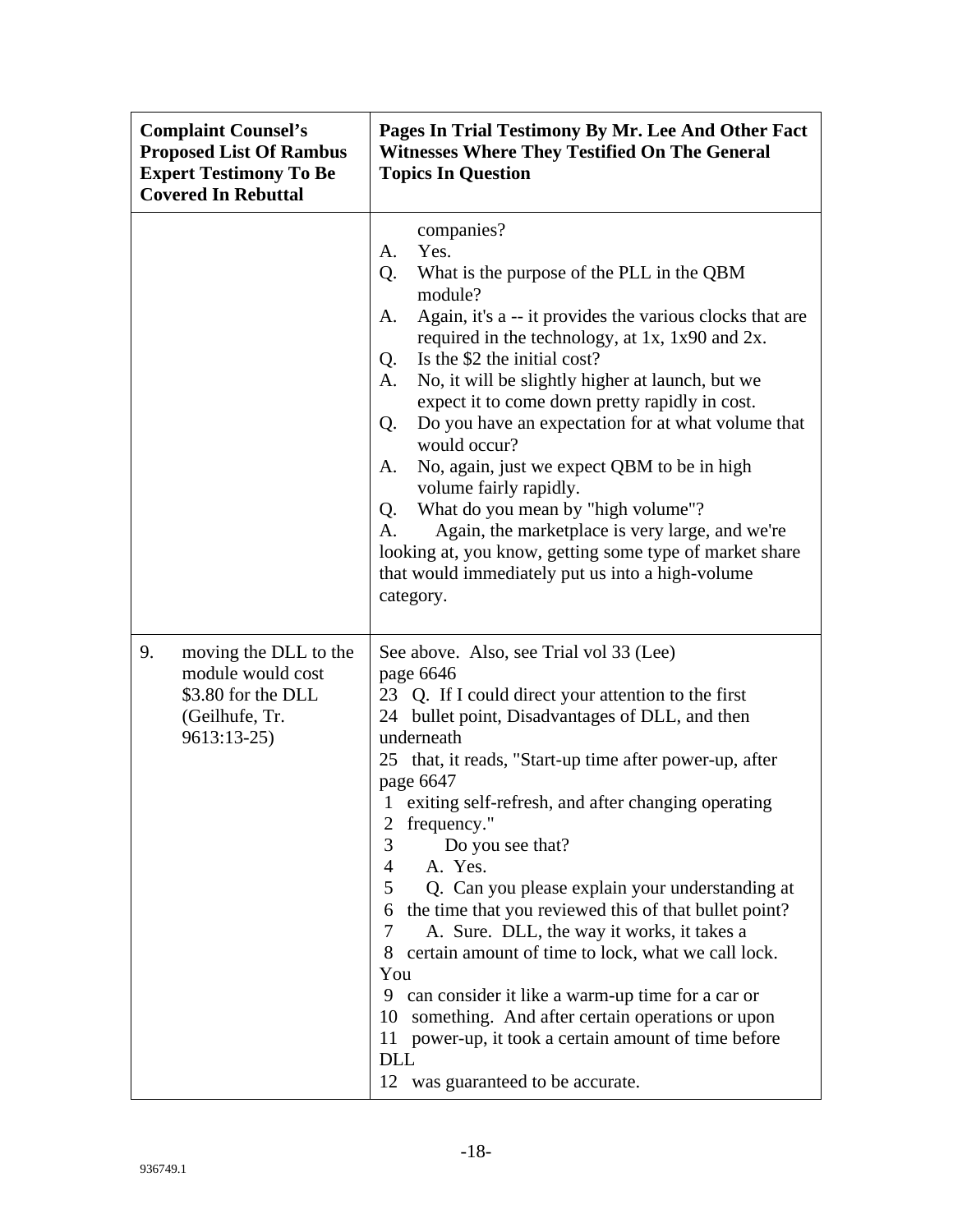| <b>Complaint Counsel's</b><br><b>Proposed List Of Rambus</b><br><b>Expert Testimony To Be</b><br><b>Covered In Rebuttal</b> | Pages In Trial Testimony By Mr. Lee And Other Fact<br><b>Witnesses Where They Testified On The General</b><br><b>Topics In Question</b>                                                                                                                                                                                                                                                                                                                                                                                                                                                                                                                                                                                                                                                                                                                                                                                                                                                                                                                                                                                                                                                                                                                                                                                                                                                                                                                                                         |
|-----------------------------------------------------------------------------------------------------------------------------|-------------------------------------------------------------------------------------------------------------------------------------------------------------------------------------------------------------------------------------------------------------------------------------------------------------------------------------------------------------------------------------------------------------------------------------------------------------------------------------------------------------------------------------------------------------------------------------------------------------------------------------------------------------------------------------------------------------------------------------------------------------------------------------------------------------------------------------------------------------------------------------------------------------------------------------------------------------------------------------------------------------------------------------------------------------------------------------------------------------------------------------------------------------------------------------------------------------------------------------------------------------------------------------------------------------------------------------------------------------------------------------------------------------------------------------------------------------------------------------------------|
|                                                                                                                             | 13<br>Q. And if I could direct your attention to the<br>next bullet point, "Power-consumption," could you<br>14<br>please explain your understanding at the time you<br>15<br>16 reviewed this document of the disadvantage of DLL                                                                                                                                                                                                                                                                                                                                                                                                                                                                                                                                                                                                                                                                                                                                                                                                                                                                                                                                                                                                                                                                                                                                                                                                                                                              |
|                                                                                                                             | with<br>17 respect to power consumption?<br>18<br>A. Yes, the DLL circuitry used current and<br>therefore consumed power.<br>19<br>20<br>Q. The next bullet point reads, "Jitter."<br>21<br>Could you please explain your understanding at<br>22 the time you reviewed this of why that was a<br>23<br>disadvantage with respect to DLL?<br>A. Yes, I think the simple way to look at jitter<br>24<br>is it's the relative accuracy of the DLL, that it --<br>25<br>page 6648<br>rather than putting out something at a specific period<br>$\Gamma$<br>of time, it may meander about that time.<br>2<br>3<br>Q. The next bullet point reads, "Design<br>time/uncertainty."<br>4<br>5<br>Can you please explain your understanding at<br>that time of why that was a disadvantage of the DLL?<br>6<br>A. Yes, at that time there was concerns about the<br>7<br>8<br>amount of time it would take to get a DLL designed<br>right in the DRAM process, which was not really<br>9<br>10<br>optimized for this type of circuit, and some<br>uncertainty on the amount of time it would also take<br>11<br>to<br>12 debug it and get it to where it's ready for production.<br>Q. And the then final bullet point under<br>13<br>Disadvantages of DLL reads, "Cost."<br>14<br>15<br>Could you please explain your understanding at<br>the time of that bullet point?<br>16<br>17<br>A. Yes, at that time our understanding is that, of<br>18<br>course, the DLL circuitry increased the die size and |
|                                                                                                                             | had some increased die cost, but also there was<br>19<br>concern<br>20<br>about how to test a part with a DLL at that time.<br>Trial vol 33 (Lee)<br>page 6663<br>13 Q. Now, if I could ask you to turn back to the                                                                                                                                                                                                                                                                                                                                                                                                                                                                                                                                                                                                                                                                                                                                                                                                                                                                                                                                                                                                                                                                                                                                                                                                                                                                             |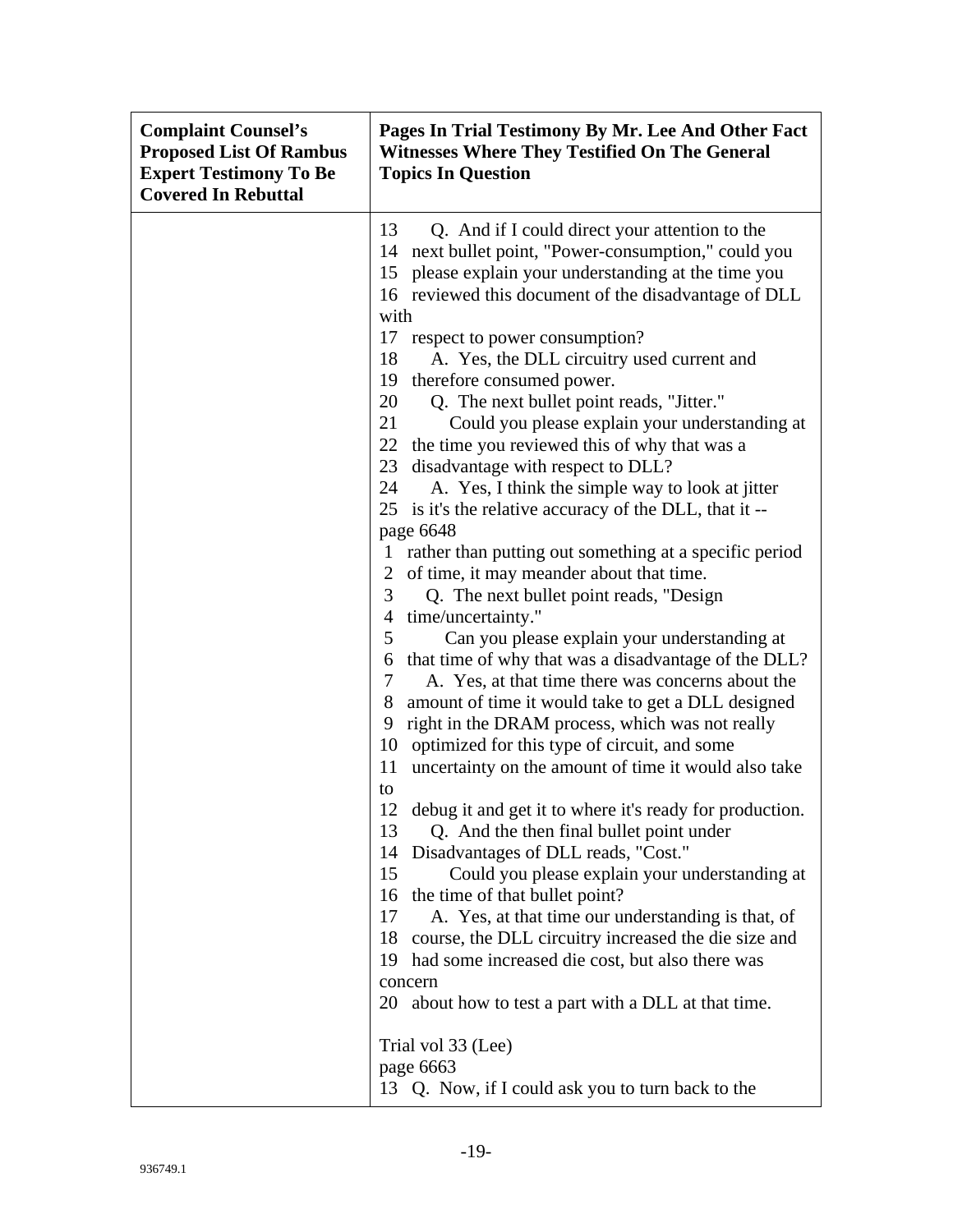| <b>Complaint Counsel's</b><br><b>Proposed List Of Rambus</b><br><b>Expert Testimony To Be</b><br><b>Covered In Rebuttal</b>                                         | Pages In Trial Testimony By Mr. Lee And Other Fact<br><b>Witnesses Where They Testified On The General</b><br><b>Topics In Question</b>                                                                                                                                                                                                                                                                                                                                                                                                                                                                                                                                                                                                                                                                                                                                                                                                                                                                                                                                                                                                                                                                                                                                                                                                                                                                                  |
|---------------------------------------------------------------------------------------------------------------------------------------------------------------------|--------------------------------------------------------------------------------------------------------------------------------------------------------------------------------------------------------------------------------------------------------------------------------------------------------------------------------------------------------------------------------------------------------------------------------------------------------------------------------------------------------------------------------------------------------------------------------------------------------------------------------------------------------------------------------------------------------------------------------------------------------------------------------------------------------------------------------------------------------------------------------------------------------------------------------------------------------------------------------------------------------------------------------------------------------------------------------------------------------------------------------------------------------------------------------------------------------------------------------------------------------------------------------------------------------------------------------------------------------------------------------------------------------------------------|
|                                                                                                                                                                     | 14 five components of the -- of variation of data valid<br>15 windows that Mr. Ryan outlined on page 20 of JX-<br>$29$ , and<br>16 focusing again on your understanding in the 1996<br>time<br>17 frame, what was your understanding of which, if any,<br>of<br>18<br>these five components would be corrected for or<br>improved by an on-chip DLL?<br>19<br>20<br>A. The on-chip DLL would primarily improve<br>21<br>component number 3, which he's called chip-to-chip<br>skew. It would just improve the certainty of time in<br>22<br>which the data was output onto the bus from the<br>23<br><b>DRAM</b><br>24 relative to the clock coming in.<br>25<br>Q. Now, again, based on your understanding in<br>the<br>page 6664<br>1996-1997 time frame, what, if any, effect would an<br>$\mathbf{I}$<br>on-chip DLL have with respect to the -- to bullet<br>$\overline{2}$<br>points 1, 2, 4 and 5 of Mr. Ryan's presentation?<br>3 <sup>1</sup><br>A. It really wouldn't impact those.<br>4<br>Q. Now, in Mr. Ryan's presentation, what<br>5<br>technology, if any, was Micron proposing to help<br>6<br>solve<br>7 the variation of the data valid window problem?<br>A. I think at this time he was primarily proposing<br>8<br>9 the use of echo clocks, which was a technique<br>described<br>10 earlier where we're converting the problem of<br>absolute<br>11 timing variance to relative timing variance. |
| 10.<br><b>SLDRAM</b> was unable<br>to design a high speed<br><b>DRAM</b> using Vernier<br>circuitry, without an<br>on-chip DLL<br>(Soderman, Tr.<br>9412:22-9415:9) | Trial vol 33 (Lee)<br>page 6622<br>5<br>Q. And I'd like to have you explain, if you could,<br>briefly your understanding of the SyncLink<br>6<br>architecture.<br>7<br>8<br>A. Okay, so can I assume that the architecture is<br>the same terminology used earlier?<br>9                                                                                                                                                                                                                                                                                                                                                                                                                                                                                                                                                                                                                                                                                                                                                                                                                                                                                                                                                                                                                                                                                                                                                 |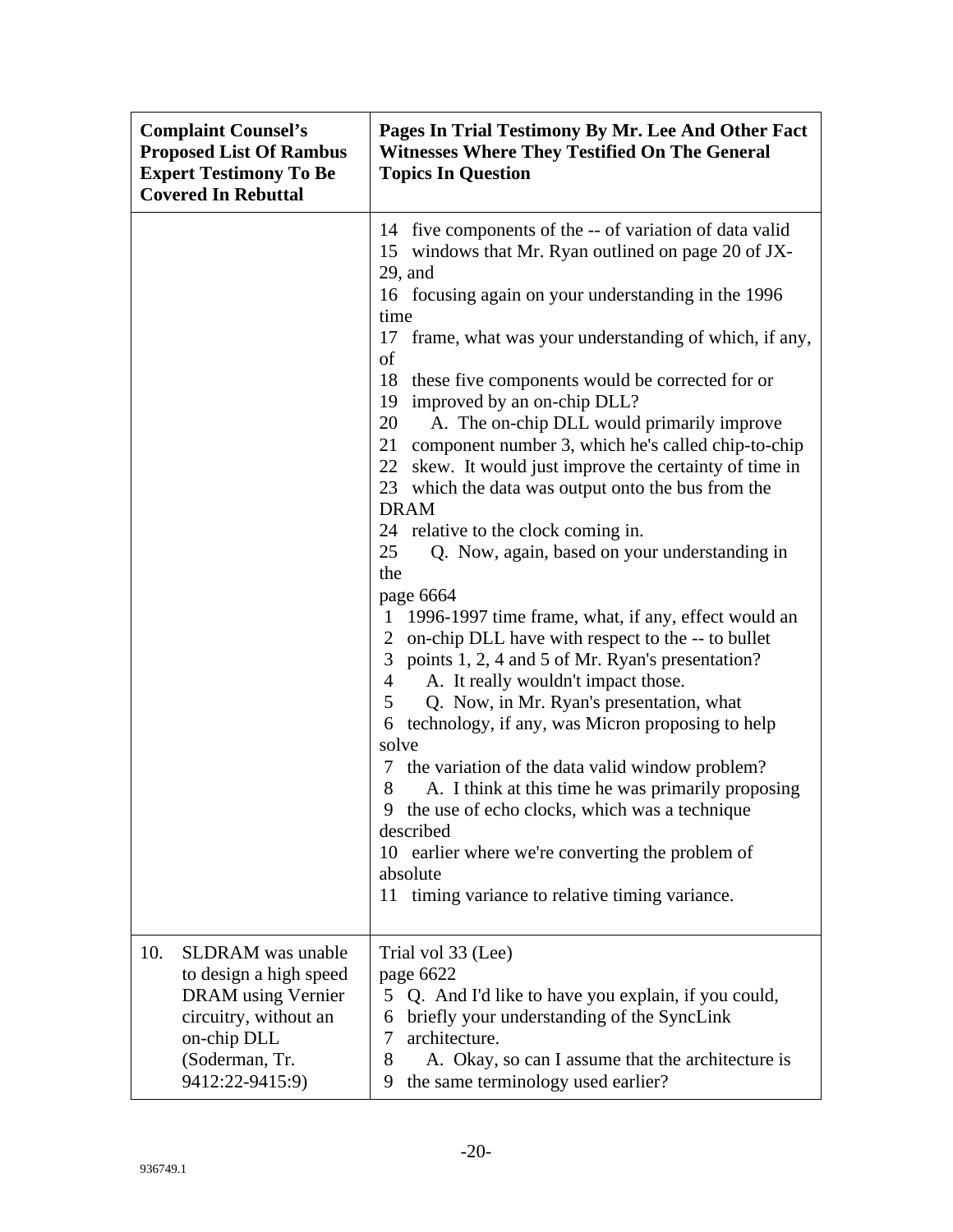| <b>Complaint Counsel's</b><br><b>Proposed List Of Rambus</b><br><b>Expert Testimony To Be</b><br><b>Covered In Rebuttal</b> | Pages In Trial Testimony By Mr. Lee And Other Fact<br><b>Witnesses Where They Testified On The General</b><br><b>Topics In Question</b>                                                                                                                                                                                                                                                                                                                                                                                                                                                                                                                                                                                                                                                                                                                                                                                                                                                                                                                                                                                                                                                                                                                                                                                                                                                          |
|-----------------------------------------------------------------------------------------------------------------------------|--------------------------------------------------------------------------------------------------------------------------------------------------------------------------------------------------------------------------------------------------------------------------------------------------------------------------------------------------------------------------------------------------------------------------------------------------------------------------------------------------------------------------------------------------------------------------------------------------------------------------------------------------------------------------------------------------------------------------------------------------------------------------------------------------------------------------------------------------------------------------------------------------------------------------------------------------------------------------------------------------------------------------------------------------------------------------------------------------------------------------------------------------------------------------------------------------------------------------------------------------------------------------------------------------------------------------------------------------------------------------------------------------|
|                                                                                                                             | 10<br>Q. Yes, thank you, it would refer to the bus<br>structure, the devices and the interface.<br>11<br>12<br>A. Okay. SyncLink architecture was kind of a<br>combination between the narrow bus and wide bus.<br>13<br>It<br>was in between the width of a DDR bus and that of a<br>14<br>Rambus, and it was a source-synchronous design that<br>15<br>16 used strobes. It used what we call verniers for a<br>17 thing we call leveling the bus by moving around<br>timing<br>18 of the data onto the bus.<br>Is that the kind of information you want?<br>19<br>20<br>Q. Yes, thank you.<br>Trial vol 33 (Lee)<br>page 6623<br>9 Q. Now, you've discussed in general terms the --<br>10 what I referred to as the SyncLink architecture.<br><b>Based</b><br>on your understanding in the 1996 time frame, were<br>11<br>12 there any differences between the Rambus<br>architecture,<br>as you understood it, and the SyncLink architecture?<br>13<br>A. Yes, there were many.<br>14<br>Q. Could you please explain your understanding<br>15<br>of<br>16 those differences?<br>A. Sure. In the case of Rambus, they used this<br>17<br>18 loop back clock scheme and forwarded the clock<br>with the<br>19<br>signal. SyncLink used, instead of a loop back clock,<br>20 they used a source-synchronous design, which used<br>data<br>21<br>strobes, and the data strobes traveled in either |
|                                                                                                                             | direction on the same signal, unlike the Rambus,<br>22<br>which<br>23<br>always -- the clock moved in one direction.<br>24<br>SyncLink used a -- what we call an SL I/O,<br>25<br>which is -- I'm getting into some technical terms<br>here,<br>page 6624<br>1 but it's a push/pull driver scheme. Rambus used this                                                                                                                                                                                                                                                                                                                                                                                                                                                                                                                                                                                                                                                                                                                                                                                                                                                                                                                                                                                                                                                                              |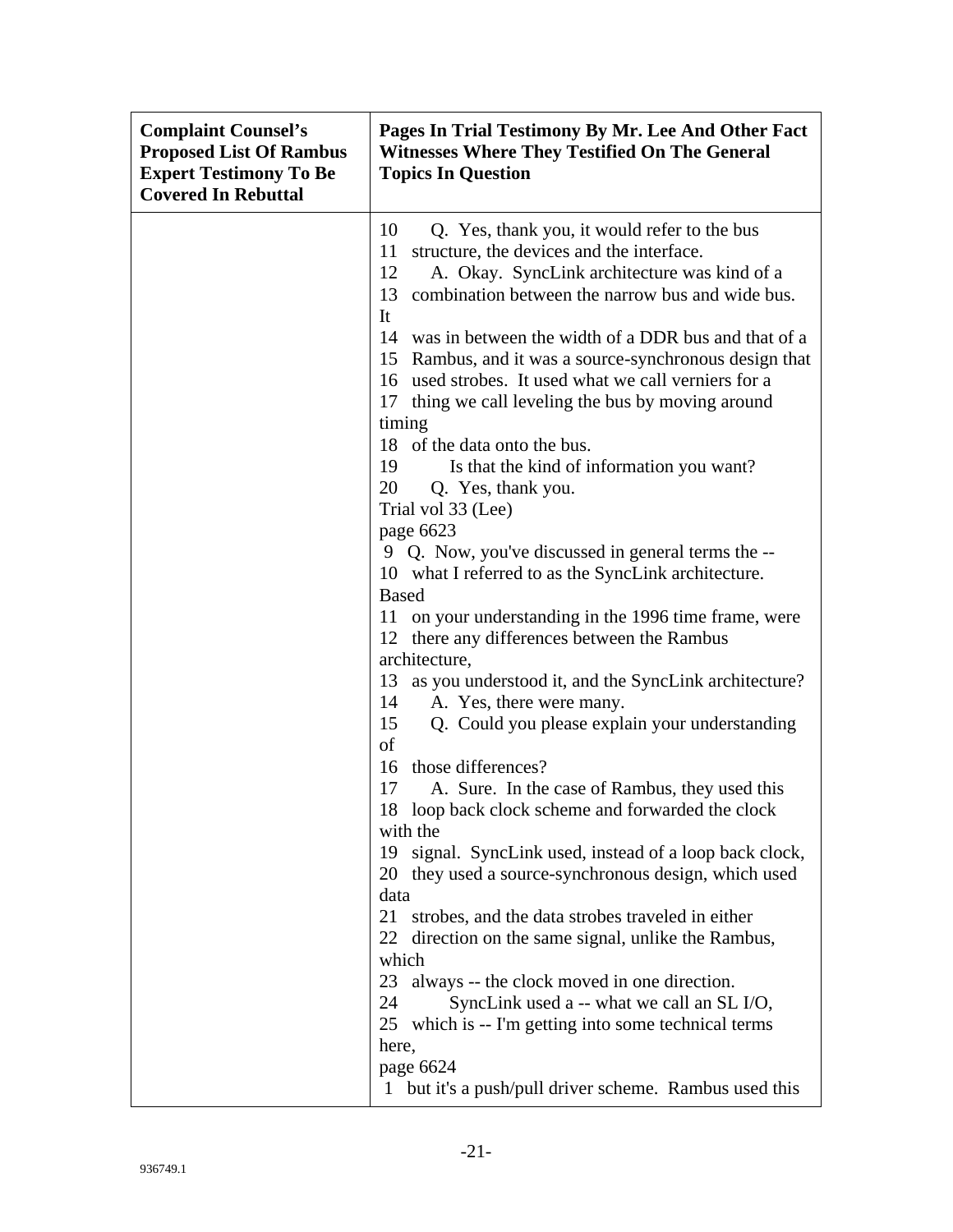| open drain driver. They're quite a bit different.<br>2<br>SyncLink used these verniers for aligning when<br>3<br>data would be put onto the bus. Rambus didn't do<br>4<br>anything like that. They relied on the loop back clock<br>5<br>for providing the timing of when to put the data on<br>6<br>the<br>$\tau$<br>bus.<br>8<br>There were many differences in the protocol and<br>9 the bank organization and things like that as well.<br>Trial vol 33 (Lee)<br>page 6667<br>In the 1996 or 1997 time period, were you<br>13<br>14 familiar with the concept known as vernier?<br>A. Yes.<br>15<br>16<br>Q. Again, focusing on your understanding at that<br>17 time, can you please explain what your<br>understanding of<br>18 the vernier method was?<br>19<br>A. Sure. The vernier is -- you can consider it an<br>20<br>adjustable delay element, so the way we would use<br>it,<br>21<br>it was one of the tools we liked to use to solve this<br>22<br>timing uncertainty problem, is if the timing varied,<br>23<br>you could use the vernier adjustable delay to<br>24 compensate for that. So, if the timing increased, you<br>could use less delay, and if the timing decreased, you<br>25<br>page 6668<br>1 could use more delay, so the loop delay was constant.<br>And so providing that constant loop delay<br>2<br>3 created a less timing uncertainty and a larger data |
|-----------------------------------------------------------------------------------------------------------------------------------------------------------------------------------------------------------------------------------------------------------------------------------------------------------------------------------------------------------------------------------------------------------------------------------------------------------------------------------------------------------------------------------------------------------------------------------------------------------------------------------------------------------------------------------------------------------------------------------------------------------------------------------------------------------------------------------------------------------------------------------------------------------------------------------------------------------------------------------------------------------------------------------------------------------------------------------------------------------------------------------------------------------------------------------------------------------------------------------------------------------------------------------------------------------------------------------------------------------------------------------------------|
| 4 valid line back at the controller, and this was a<br>5 technique we were looking at in SyncLink at the time.<br>Trial vol 33 (Lee)                                                                                                                                                                                                                                                                                                                                                                                                                                                                                                                                                                                                                                                                                                                                                                                                                                                                                                                                                                                                                                                                                                                                                                                                                                                          |
| page 6675<br>25 Q. Now, Mr. Lee, focusing on the 1996 and 1997<br>page 6676<br>time period, did you give any consideration during<br>$\bf{l}$<br>that<br>$\overline{2}$<br>time period as to whether a vernier method could be<br>used to improve capture of data at the memory<br>3<br>controller?                                                                                                                                                                                                                                                                                                                                                                                                                                                                                                                                                                                                                                                                                                                                                                                                                                                                                                                                                                                                                                                                                           |
| $\overline{4}$                                                                                                                                                                                                                                                                                                                                                                                                                                                                                                                                                                                                                                                                                                                                                                                                                                                                                                                                                                                                                                                                                                                                                                                                                                                                                                                                                                                |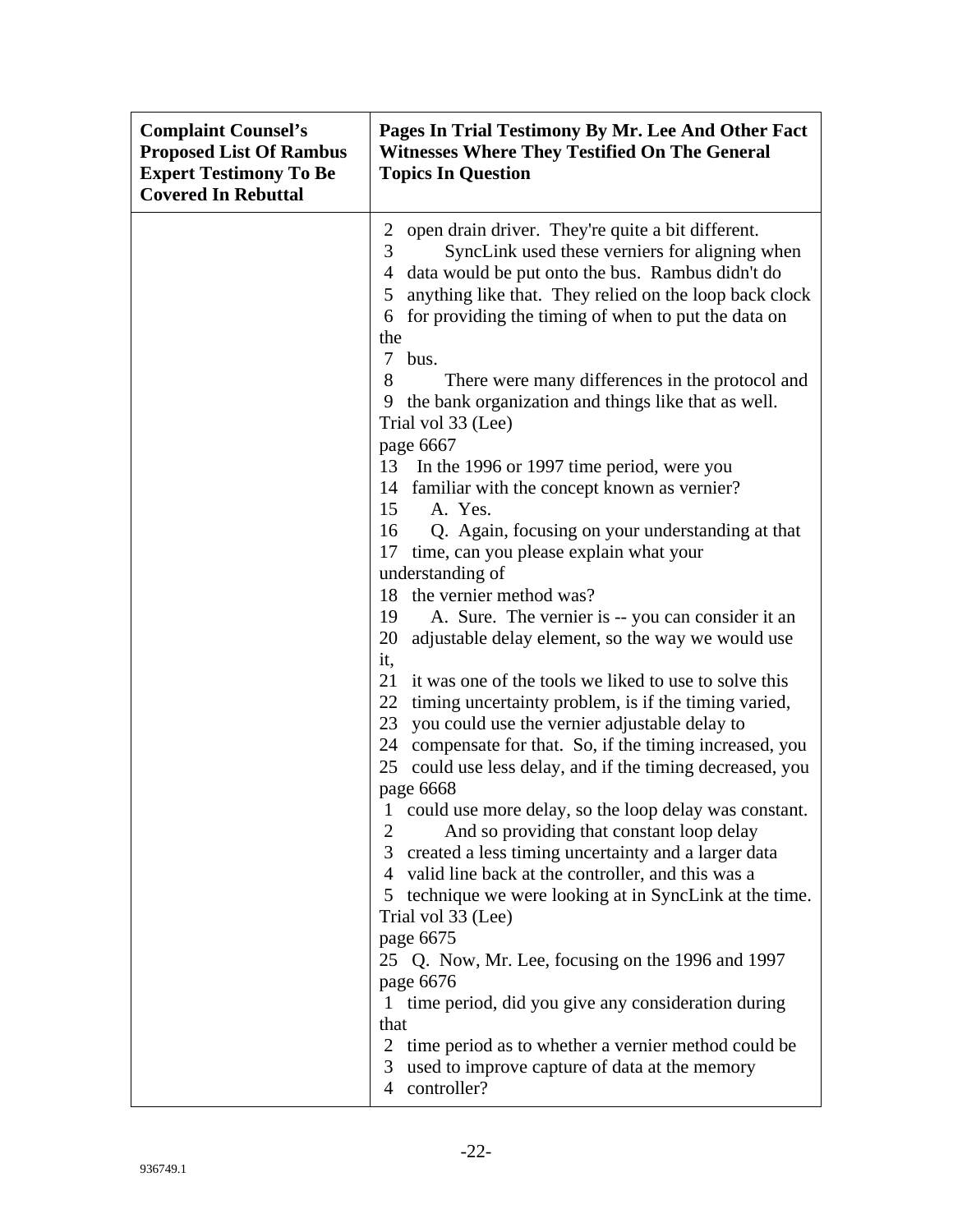| <b>Complaint Counsel's</b><br><b>Proposed List Of Rambus</b><br><b>Expert Testimony To Be</b><br><b>Covered In Rebuttal</b> | Pages In Trial Testimony By Mr. Lee And Other Fact<br><b>Witnesses Where They Testified On The General</b><br><b>Topics In Question</b>                                                                                                                                                                                                                                                                                          |
|-----------------------------------------------------------------------------------------------------------------------------|----------------------------------------------------------------------------------------------------------------------------------------------------------------------------------------------------------------------------------------------------------------------------------------------------------------------------------------------------------------------------------------------------------------------------------|
|                                                                                                                             | A. Yes.<br>5<br>Q. And based on your understanding at that time,<br>6<br>could a vernier circuit have been used in place of an<br>7<br>on-chip DLL to facilitate capture of data at the<br>8<br>memory<br>controller?<br>9<br>A. Yes.<br>10<br>Q. Could you please explain your understanding<br>11<br>at                                                                                                                        |
|                                                                                                                             | 12 that time of how a vernier method could have been<br>used<br>13 to do that?<br>A. Sure. There's really a couple places we could<br>14<br>15 have put a vernier to solve the timing uncertainty of<br>16 data coming out of the DRAM, which is what the<br>DLL was<br>17 trying to address. One is we could have put it in the                                                                                                 |
|                                                                                                                             | 18 DRAM itself, and as the delay started to increase, we<br>19 could reduce the delay -- the number of delay<br>elements<br>20 in the vernier inside the DRAM to offset that so that<br>21<br>there was a more constant output data time.<br>22<br>The other thing we could do is we could put it<br>23 in the controller itself, and as the delay coming -- of<br>24 the data coming back from the DRAM started to<br>increase, |
|                                                                                                                             | 25 we could reduce the number of delay elements in the<br>page 6677<br>controller to offset that, so that once again the loop<br>time remains nearly constant.<br>2<br>3<br>Q. Focusing again on the 1996 and 1997 time<br>4 period, during that time period, did you ever consider<br>the advantages of using vernier circuits rather than<br>5<br>on-chip PLL or DLL to facilitate capture of data at<br>6                     |
|                                                                                                                             | the<br>7<br>memory controller?<br>A. Yes.<br>8<br>9<br>Q. And based on your understanding at that time,<br>what were the advantages of using a vernier circuit<br>10<br>rather than on-chip PLL or DLL?<br>11<br>12<br>A. They had some of the same advantages of the                                                                                                                                                            |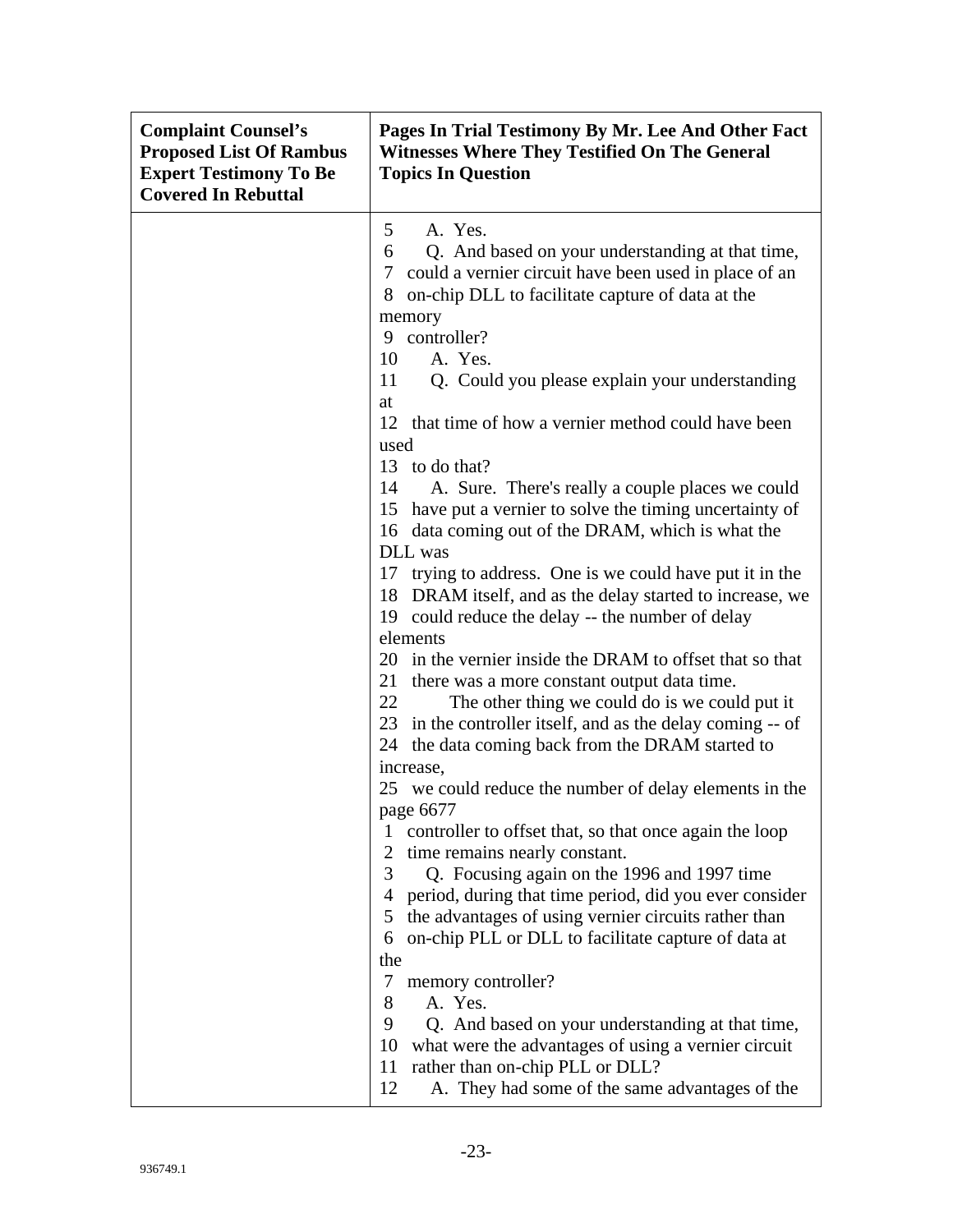| <b>Complaint Counsel's</b><br><b>Proposed List Of Rambus</b><br><b>Expert Testimony To Be</b><br><b>Covered In Rebuttal</b> | Pages In Trial Testimony By Mr. Lee And Other Fact<br><b>Witnesses Where They Testified On The General</b><br><b>Topics In Question</b>                                                                                                                                                                                                                                                                                                                                                                                                                                                                                                                                                                                                                                                                                                                                                                                                                                                                                                                                                                                                                                                                                                                                                                                                                                                                                                                                                                                                              |
|-----------------------------------------------------------------------------------------------------------------------------|------------------------------------------------------------------------------------------------------------------------------------------------------------------------------------------------------------------------------------------------------------------------------------------------------------------------------------------------------------------------------------------------------------------------------------------------------------------------------------------------------------------------------------------------------------------------------------------------------------------------------------------------------------------------------------------------------------------------------------------------------------------------------------------------------------------------------------------------------------------------------------------------------------------------------------------------------------------------------------------------------------------------------------------------------------------------------------------------------------------------------------------------------------------------------------------------------------------------------------------------------------------------------------------------------------------------------------------------------------------------------------------------------------------------------------------------------------------------------------------------------------------------------------------------------|
|                                                                                                                             | DLL, that might be easy for me to contrast it. While<br>13<br>they both had the disadvantages of some power and<br>14<br>die<br>15 size utilization, with the vernier, we didn't have this<br>lock time problem. We didn't have to wait for it to<br>16<br>17<br>lock.<br>18<br>And also, we felt that with the vernier, we<br>could put it on the controller so it didn't have to be<br>19<br>20 replicated on every DRAM, and by doing that we<br>could<br>21 reduce the cost and complexity.<br>22<br>Q. Now, compared with using on-chip PLL or on-<br>chip<br>23 DLL, based on your understanding at that time, did<br>you<br>24 understand there to be any disadvantages with using<br>25 vernier rather than on-chip PLL or DLL?<br>page 6678<br>A. I would say the disadvantages were similar, as<br>1<br>2 I mentioned, to the DLL with power and die size if it<br>3 was included on the DRAM. I think there was<br>probably<br>4 more familiarity in the DRAM business with DLL<br>than<br>5 vernier, but other than that, there's no disadvantage.<br>Q. Now, based on your understanding at that time,<br>6<br>did you regard use of the vernier method to be an<br>7<br>8 adequate substitute for use of an on-chip PLL or<br>on-chip DLL from a technical point of view?<br>9<br>10<br>A. Yes.<br>11<br>Q. And again, based on your understanding at the<br>12<br>time, did you regard use of the vernier method to be<br>an<br>13<br>acceptable alternative to on-chip PLL or DLL from a<br>14<br>cost perspective?<br>A. Yes.<br>15 |
| 11.<br>because the proposed<br>alternatives didn't<br>include circuit designs,                                              |                                                                                                                                                                                                                                                                                                                                                                                                                                                                                                                                                                                                                                                                                                                                                                                                                                                                                                                                                                                                                                                                                                                                                                                                                                                                                                                                                                                                                                                                                                                                                      |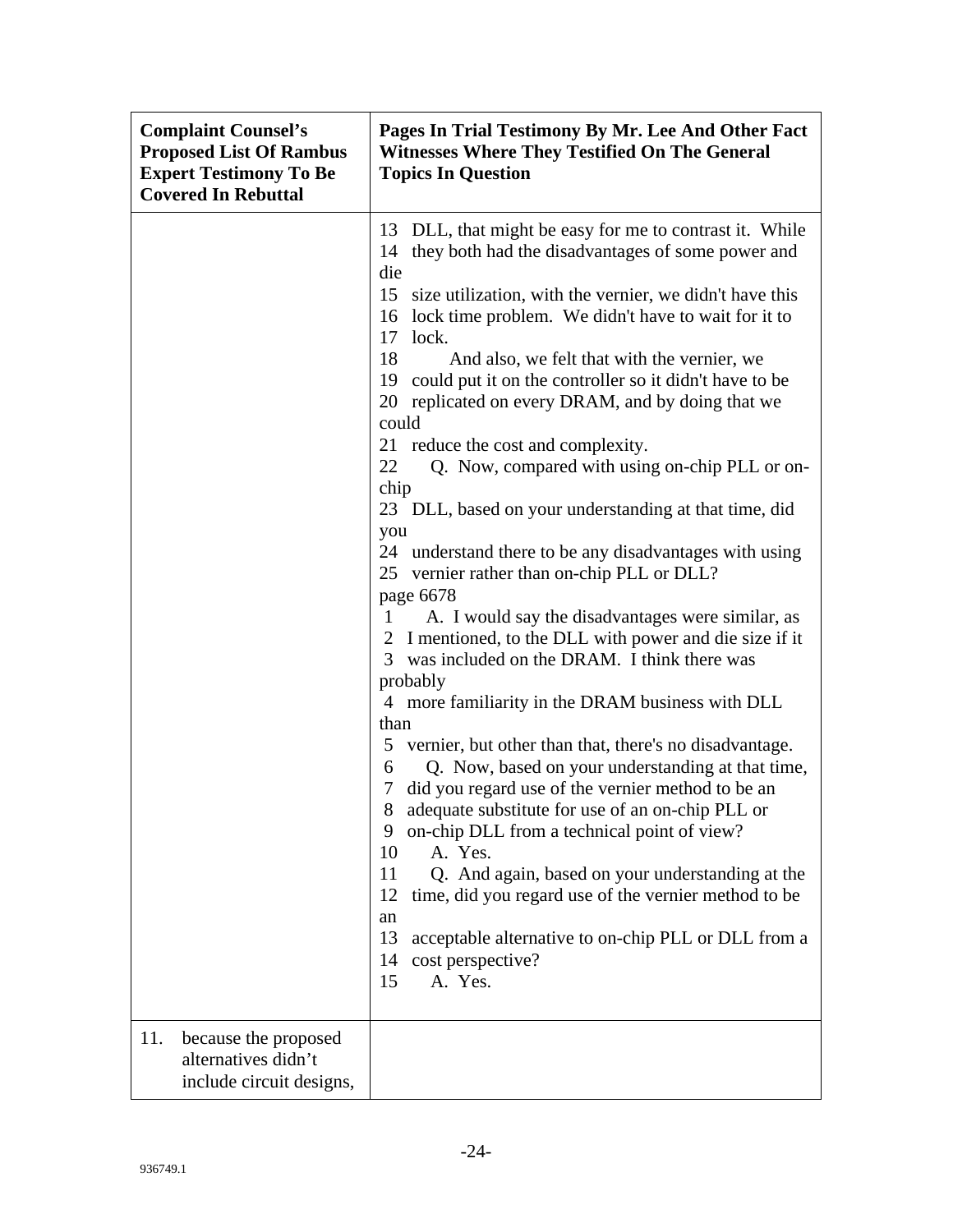| <b>Complaint Counsel's</b><br><b>Proposed List Of Rambus</b><br><b>Expert Testimony To Be</b><br><b>Covered In Rebuttal</b> | Pages In Trial Testimony By Mr. Lee And Other Fact<br><b>Witnesses Where They Testified On The General</b><br><b>Topics In Question</b>                                                                                                                                                                                                                                                                                                                                                                                                                                                                                                                                                                                                                                                                                                                                                                                                                                                                                                                                                                                                                                                                                                                                                                                                                                                                                           |
|-----------------------------------------------------------------------------------------------------------------------------|-----------------------------------------------------------------------------------------------------------------------------------------------------------------------------------------------------------------------------------------------------------------------------------------------------------------------------------------------------------------------------------------------------------------------------------------------------------------------------------------------------------------------------------------------------------------------------------------------------------------------------------------------------------------------------------------------------------------------------------------------------------------------------------------------------------------------------------------------------------------------------------------------------------------------------------------------------------------------------------------------------------------------------------------------------------------------------------------------------------------------------------------------------------------------------------------------------------------------------------------------------------------------------------------------------------------------------------------------------------------------------------------------------------------------------------|
| they were poorly<br>thought out (Geilhufe,<br>Tr. 9673:17-9674:5)                                                           |                                                                                                                                                                                                                                                                                                                                                                                                                                                                                                                                                                                                                                                                                                                                                                                                                                                                                                                                                                                                                                                                                                                                                                                                                                                                                                                                                                                                                                   |
| 12.<br>DDR II (a) expands the<br>use of programmable<br>CAS latency<br>(Soderman, Tr.<br>9351:7-9353:3)                     | Trial vol 33 (Lee)<br>page 6785<br>5 Q. Mr. Lee, if I could ask you to turn, please, to<br>the next page, page 9, and here there's a -- the<br>6<br>caption The real problem: DDR II -- hold on just a<br>$\tau$<br>minute.<br>8<br>9<br>If we could please pull up CX-2758, page 9.<br>Mr. Lee, with respect to page 9, the caption<br>10<br>The real problem: DDR II, can you please explain<br>11<br>just<br>12 in general terms your understanding at the time of<br>what<br>13 the proposal meant on this page?<br>A. Yeah, he was trying to explain the CAS<br>14<br>latency<br>15 issue as it related to DDR2, and he was providing<br>some<br>16 discussion of the issues behind CAS latency as exists<br>for DDR2.<br>17<br>18<br>Q. Based on your understanding, what was the<br>reference to "the real problem" with DDR2 on this<br>19<br>page?<br>20<br>A. My understanding, the reason Kevin worded it<br>this way, he was concerned about bringing -- trying<br>21<br>to<br>bring changes for SDR and DDR and even DDR2 to<br>22<br>the<br>23 committee at this point of the process. He was<br>concerned that the committee would -- would<br>24<br>strongly<br>25 reject it, perhaps with some hostility. So, he was<br>page 6786<br>trying to -- I believe in his words -- trying to ease<br>$\mathbf{1}$<br>2 into it.<br>Trial vol 33 (Lee)<br>page 6792<br>18 Q. Okay. Now, again, excluding any discussions |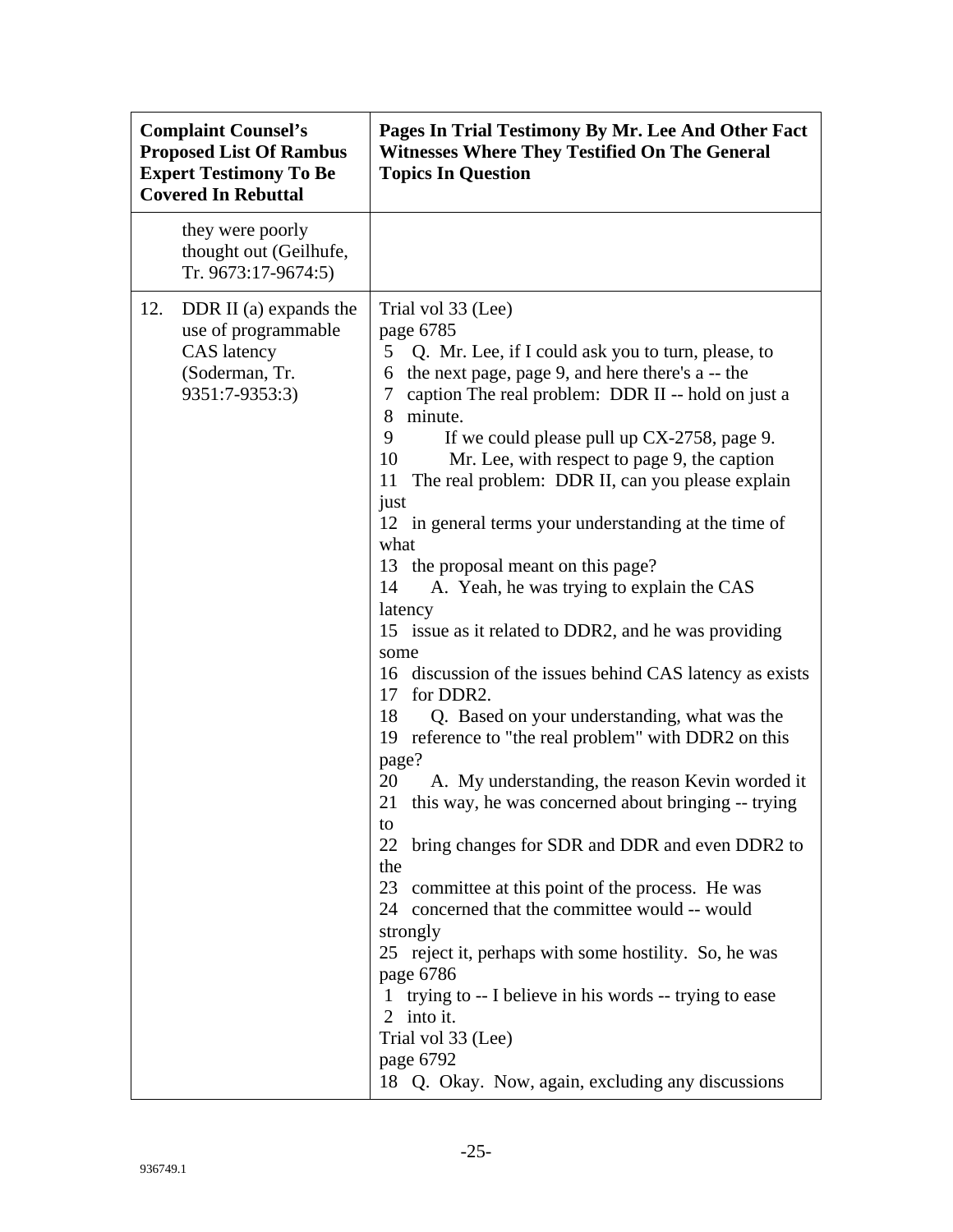| <b>Complaint Counsel's</b><br><b>Proposed List Of Rambus</b><br><b>Expert Testimony To Be</b><br><b>Covered In Rebuttal</b>                                | Pages In Trial Testimony By Mr. Lee And Other Fact<br><b>Witnesses Where They Testified On The General</b><br><b>Topics In Question</b>                                                                                                                                                                                                                                                                                                                                                                                                                                                                                                                                                                                                                                                                                                                                                                                                                                                                                                                                                                                                                                                                                                                               |
|------------------------------------------------------------------------------------------------------------------------------------------------------------|-----------------------------------------------------------------------------------------------------------------------------------------------------------------------------------------------------------------------------------------------------------------------------------------------------------------------------------------------------------------------------------------------------------------------------------------------------------------------------------------------------------------------------------------------------------------------------------------------------------------------------------------------------------------------------------------------------------------------------------------------------------------------------------------------------------------------------------------------------------------------------------------------------------------------------------------------------------------------------------------------------------------------------------------------------------------------------------------------------------------------------------------------------------------------------------------------------------------------------------------------------------------------|
|                                                                                                                                                            | 19 you had with counsel or excluding any -- excluding<br>any<br>20 discussions following instructions from counsel, did<br>21 you have any discussions between March and July of<br>2000<br>22<br>as to whether Micron should present a second time<br>its<br>23<br>proposal to use a fixed CAS latency at JEDEC?<br>24<br>A. Not regarding fixed CAS latency.<br>25<br>Q. Did you have any discussions between March<br>and<br>page 6793<br>July of 2000 as to whether Micron should repeat the<br>1<br>$\overline{2}$<br>proposal it made to JEDEC of March 2000?<br>A. I had a discussion with Kevin related to what<br>3<br>he felt should happen.<br>4<br>5<br>Q. Now, as part of that, did you also -- did you<br>provide a recommendation as to whether you thought<br>6<br>Micron should repeat its March of 2000 presentation?<br>7<br>A. I didn't make a recommendation.<br>8<br>9<br>Q. Did you have a belief at that time as to<br>10<br>whether Micron should repeat its March of 2000<br>presentation?<br>11<br>A. I did.<br>12<br>13<br>Q. What was your belief at that time?<br>A. Based on Kevin's report of how the first<br>14<br>showings went, my belief was that there was no<br>15<br>16 opportunity there to be able to change that at JEDEC. |
| (b)<br>initially planned to use<br>a single burst length,<br>but subsequently<br>reverted to<br>programmable burst<br>length (Soderman, Tr.<br>9369:12-23) | Trial vol 33 (Lee)<br>page 6779<br>Q. Mr. Lee, if I could ask you to turn to page 2<br>7<br>of CX-2758, the first bullet point on page 2, "The<br>8<br>objective of this presentation is to propose an<br>9<br>approach for reducing the complexity and cost<br>10<br>11<br>associated with read latency operation described in<br>the<br>12<br>current DDR II specification."<br>13<br>Do you see that?<br>A. Yes.<br>14                                                                                                                                                                                                                                                                                                                                                                                                                                                                                                                                                                                                                                                                                                                                                                                                                                             |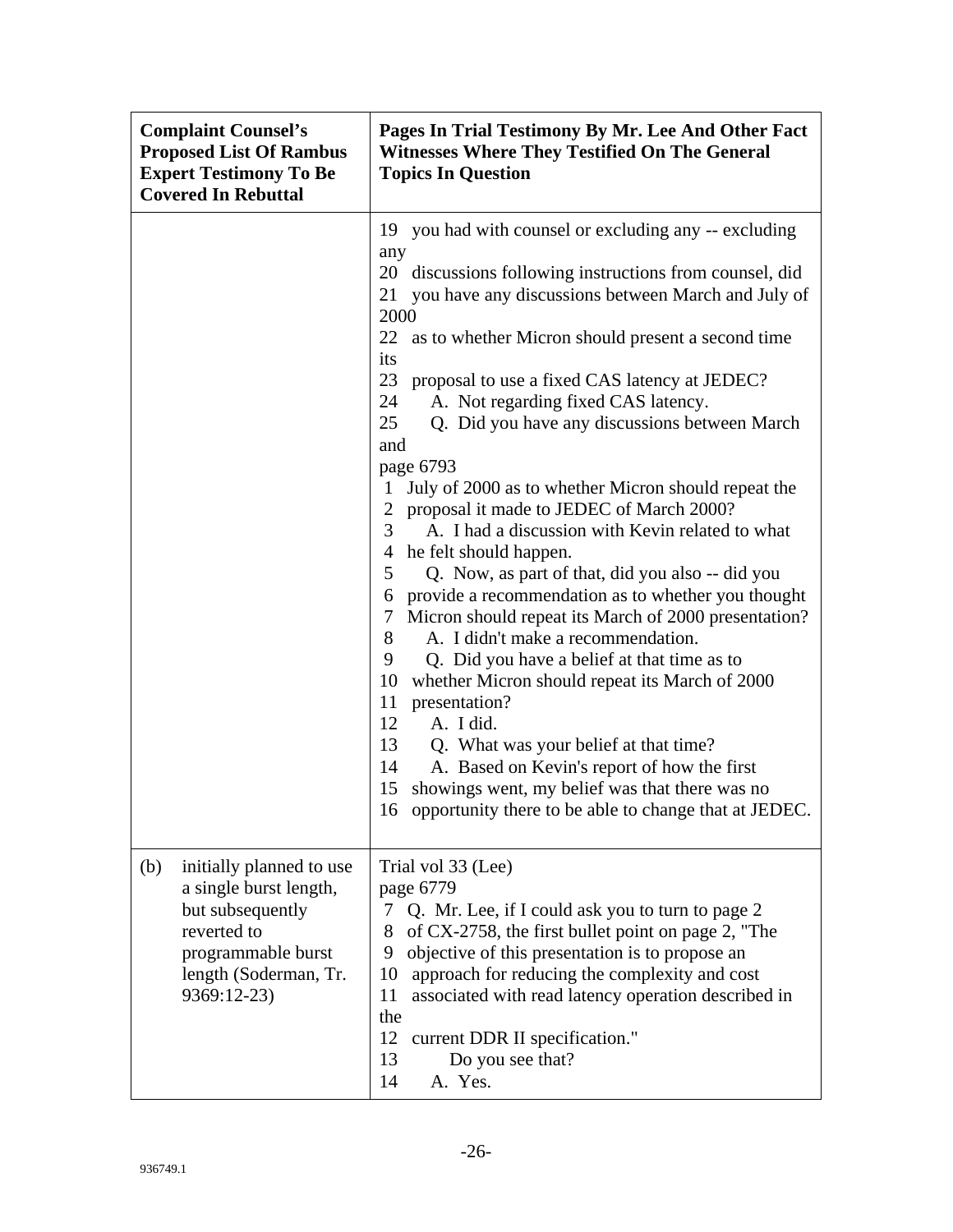| <b>Complaint Counsel's</b><br><b>Proposed List Of Rambus</b><br><b>Expert Testimony To Be</b><br><b>Covered In Rebuttal</b> | Pages In Trial Testimony By Mr. Lee And Other Fact<br><b>Witnesses Where They Testified On The General</b><br><b>Topics In Question</b>                                                                                                                                                                                                                                                                                                                                                                                                                                                                                                                                                                                                                                                                                                                                                                                                                                                                                                                                                                                                                                                                                                                                                                                                                                                                                                                                                                                                                                                                                                                                                                                                                                                             |
|-----------------------------------------------------------------------------------------------------------------------------|-----------------------------------------------------------------------------------------------------------------------------------------------------------------------------------------------------------------------------------------------------------------------------------------------------------------------------------------------------------------------------------------------------------------------------------------------------------------------------------------------------------------------------------------------------------------------------------------------------------------------------------------------------------------------------------------------------------------------------------------------------------------------------------------------------------------------------------------------------------------------------------------------------------------------------------------------------------------------------------------------------------------------------------------------------------------------------------------------------------------------------------------------------------------------------------------------------------------------------------------------------------------------------------------------------------------------------------------------------------------------------------------------------------------------------------------------------------------------------------------------------------------------------------------------------------------------------------------------------------------------------------------------------------------------------------------------------------------------------------------------------------------------------------------------------|
|                                                                                                                             | 15<br>MR. OLIVER: Your Honor, and I will have a<br>16 question after this.<br>BY MR. OLIVER:<br>17<br>18<br>Q. The second bullet point reads, "The first part<br>of the presentation discusses possible methods for<br>19<br>eliminating programmable read latency from existing<br>20<br><b>SDR</b><br>21<br>and DDR devices; this discussion serves as useful<br>22<br>background for the DDR II proposal."<br>23<br>Mr. Lee, what I'm trying to understand is that<br>24 on the cover, it refers to DDR2, and yet here on page<br>25 2, it makes reference to SDR and DDR as well as<br>DDR <sub>2</sub><br>page 6780<br>and actually, let me ask one clarification question<br>first.<br>$\overline{2}$<br>3 <sup>1</sup><br>The reference to SDR on page 2, that refers to<br>4 the SDRAM standard. Is that right?<br>A. Yes.<br>$5^{\circ}$<br>Q. And what I'm trying to understand is whether<br>6<br>this presentation was directed at the SDRAM and<br>7<br><b>DDR</b><br>8 SDRAM standards as well as DDR2 or was it<br>directed just<br>9 at the DDR2 standard?<br>A. It was directed at all three.<br>10<br>11<br>Q. If I could ask you to turn, please, to page 3,<br>12 and under the caption Avoiding Programmable<br>Latency in<br>SDR/DDR SDRAMs," the second bullet point reads,<br>13<br>"Users<br>typically operate a device at the lowest (fastest) read<br>14<br>15<br>latency possible at a given operating frequency."<br>16<br>Do you see that?<br>17<br>A. Yes.<br>18<br>Q. Can you please explain your understanding at<br>19<br>the time of what was meant by that bullet point?<br>20<br>A. Yes. It meant that for a given clock rate that<br>21<br>they were using the device, they would try to operate<br>22<br>at a CAS latency that was the lowest acceptable for |
|                                                                                                                             | that clock rate given the device capabilities.<br>23                                                                                                                                                                                                                                                                                                                                                                                                                                                                                                                                                                                                                                                                                                                                                                                                                                                                                                                                                                                                                                                                                                                                                                                                                                                                                                                                                                                                                                                                                                                                                                                                                                                                                                                                                |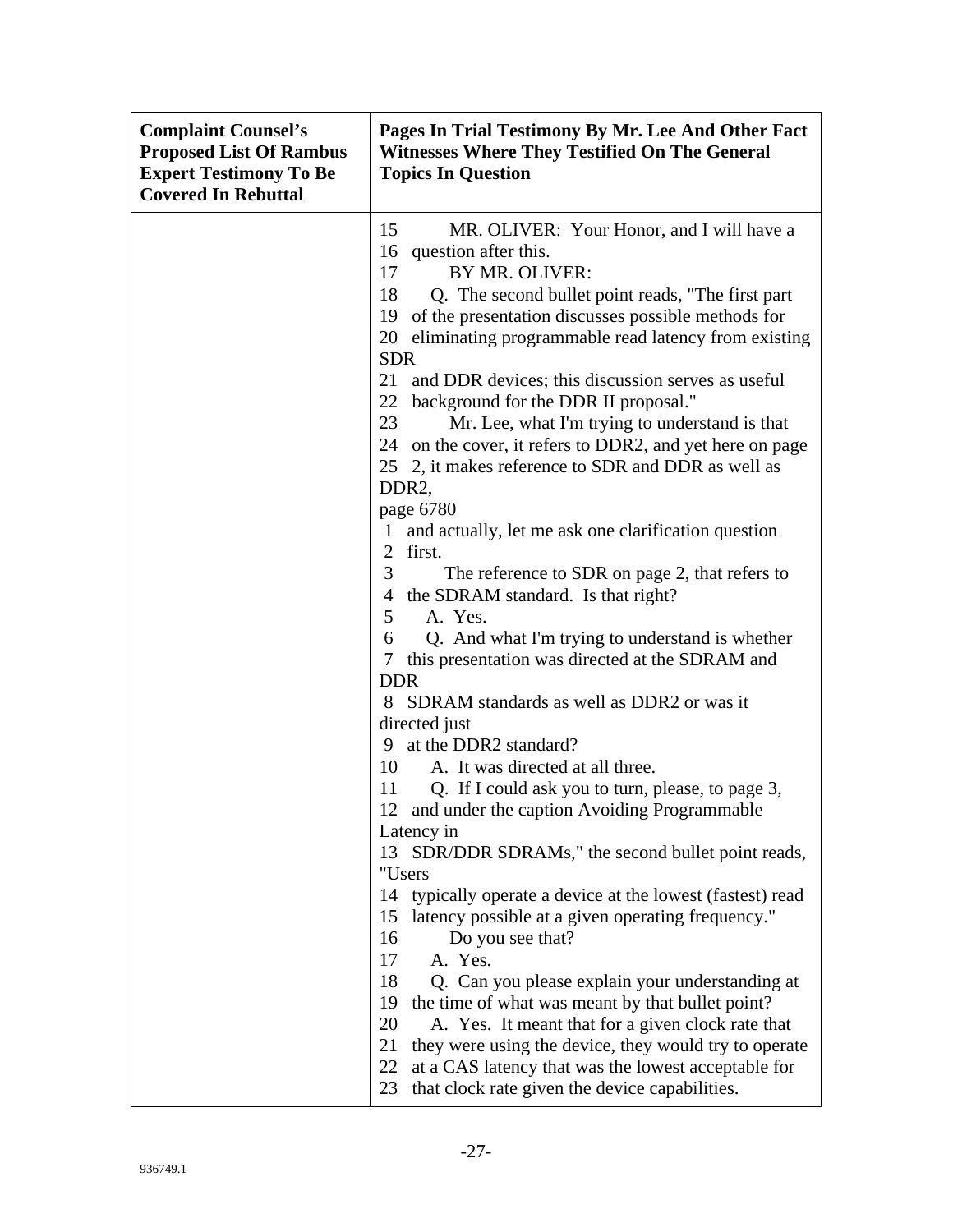| <b>Complaint Counsel's</b><br><b>Proposed List Of Rambus</b><br><b>Expert Testimony To Be</b><br><b>Covered In Rebuttal</b> | Pages In Trial Testimony By Mr. Lee And Other Fact<br><b>Witnesses Where They Testified On The General</b><br><b>Topics In Question</b>                                                                  |
|-----------------------------------------------------------------------------------------------------------------------------|----------------------------------------------------------------------------------------------------------------------------------------------------------------------------------------------------------|
|                                                                                                                             | 24<br>Q. Now, what, if any, was the relevance at that<br>25 point to his presentation?<br>page 6781                                                                                                      |
|                                                                                                                             | A. The relevance was that for a given clock rate,<br>1<br>2 they normally didn't change the latency. They<br>worked                                                                                      |
|                                                                                                                             | with a latency -- one common latency for that clock<br>3<br>$\overline{4}$<br>rate.                                                                                                                      |
|                                                                                                                             | 5<br>Q. If I could direct your attention to the next<br>bullet point, it reads, "DIMMs are typically<br>6<br>designated                                                                                  |
|                                                                                                                             | 7 as being for one combination of operating frequency<br>and                                                                                                                                             |
|                                                                                                                             | 8 read latency."<br>Do you see that?<br>9<br>10<br>A. Yes.                                                                                                                                               |
|                                                                                                                             | Q. Can you please explain your understanding of<br>11<br>12 that bullet point at that time?                                                                                                              |
|                                                                                                                             | A. Sure. What he's referring to is that there was<br>13<br>a trend for, say, a PC100 DIMM, there would be<br>14<br>15 typically say a CAS latency of two module, and                                     |
|                                                                                                                             | that's<br>16 what we typically shipped, and then similar trend<br>with                                                                                                                                   |
|                                                                                                                             | 17 DDR. So, he's saying that typically, although these<br>18 things were programmable, there was really one<br>operating frequency and latency that was being used<br>19<br>for<br>20<br>a given system. |
|                                                                                                                             | 21<br>Q. And then if I could ask you to look at the<br>22 fourth bullet point, it reads, "Vendor testing at<br>multiple latencies for a given operating frequency<br>23<br>adds                          |
|                                                                                                                             | 24 unnecessary cost."<br>25<br>Again, could you please explain your                                                                                                                                      |
|                                                                                                                             | page 6782<br>understanding as of the March 2000 time frame of<br>$\mathbf{1}$<br>what                                                                                                                    |
|                                                                                                                             | $\overline{2}$<br>was conveyed by that bullet point?<br>A. Sure. What he was conveying was that as a<br>3<br>manufacturer, we had to test all combinations of<br>4                                       |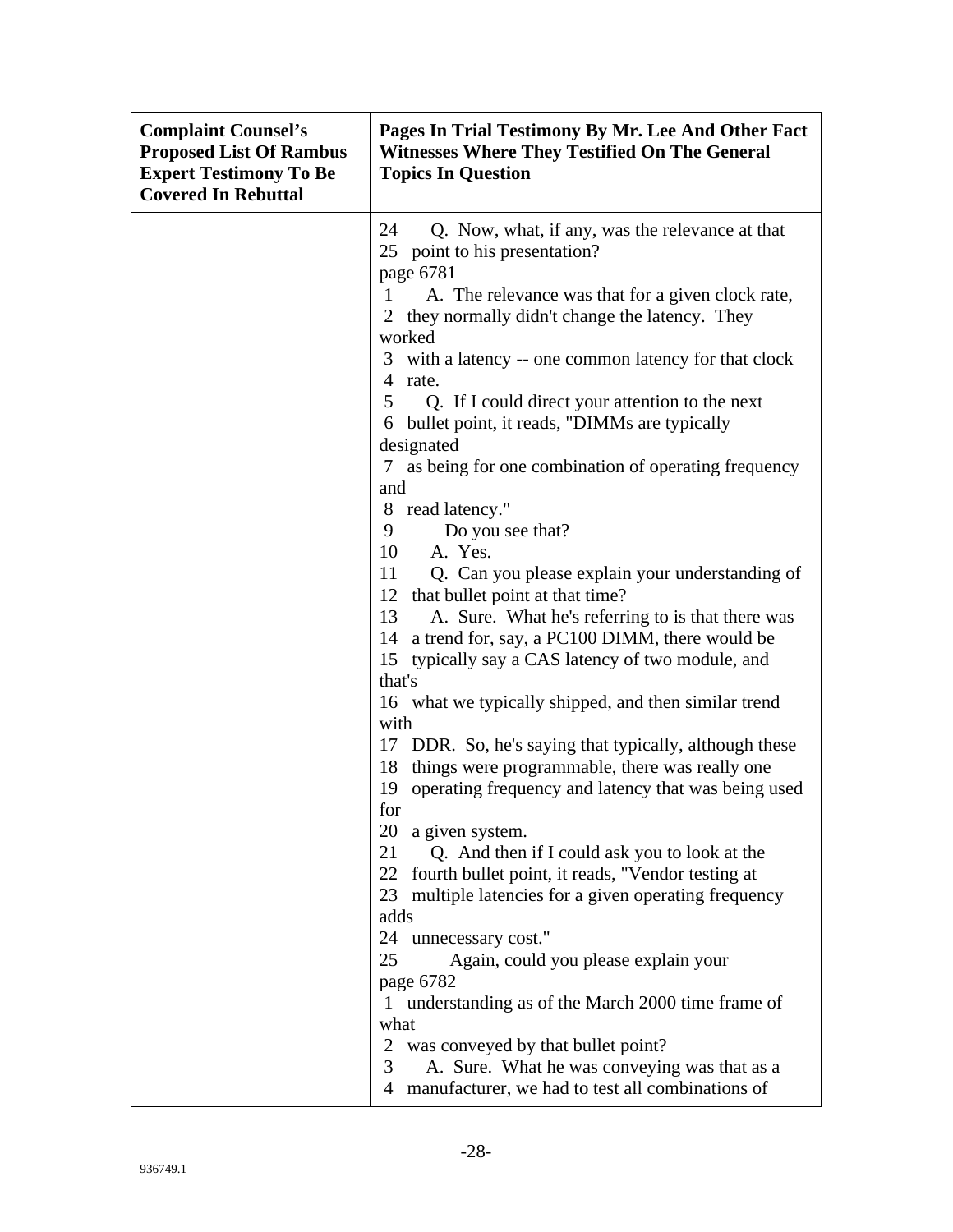| <b>Complaint Counsel's</b><br><b>Proposed List Of Rambus</b><br><b>Expert Testimony To Be</b><br><b>Covered In Rebuttal</b> | Pages In Trial Testimony By Mr. Lee And Other Fact<br><b>Witnesses Where They Testified On The General</b><br><b>Topics In Question</b>                                                                                                                                                                                                                                                                                                                                                                                                                                                                                                                                                                                                                                                                                                                                                                                                                                                                                                                                                                                                                                                                                                                                                                                                                                                                                                                                                                                                                                                                                                                                                                                       |
|-----------------------------------------------------------------------------------------------------------------------------|-------------------------------------------------------------------------------------------------------------------------------------------------------------------------------------------------------------------------------------------------------------------------------------------------------------------------------------------------------------------------------------------------------------------------------------------------------------------------------------------------------------------------------------------------------------------------------------------------------------------------------------------------------------------------------------------------------------------------------------------------------------------------------------------------------------------------------------------------------------------------------------------------------------------------------------------------------------------------------------------------------------------------------------------------------------------------------------------------------------------------------------------------------------------------------------------------------------------------------------------------------------------------------------------------------------------------------------------------------------------------------------------------------------------------------------------------------------------------------------------------------------------------------------------------------------------------------------------------------------------------------------------------------------------------------------------------------------------------------|
|                                                                                                                             | 5 frequency and latency, a similar concern we had all<br>the<br>6 way back to the SDRAM-Lite days, and I testified to<br>7 that earlier. So, he was saying this adds costs for us<br>8 to test this if it's not being used and that,<br>therefore, it would be unnecessary.<br>9<br>10<br>Q. If I could ask you to turn to the next page,<br>page 4, again with a caption Avoiding Programmable<br>11<br>12 Latency in SDR/DDR SDRAMs, and the top bullet<br>point<br>13 reads, "One approach: offer devices with a fixed<br>read<br>14 latency."<br>Do you see that?<br>15<br>A. Yes.<br>16<br>17<br>Q. Can you please explain your understanding at<br>the time of what was being proposed here?<br>18<br>A. Yes. What was being proposed was that there<br>19<br>would be one latency but not be programmable.<br>20<br>21<br>Q. So, in other words, that would be a fixed<br>22<br>latency?<br>23<br>A. Correct.<br>24<br>Q. If I could ask you to turn, please, to page 6<br>of CX-2758. Again, under the caption Avoiding<br>25<br>page 6783<br>1 Programmable Latency in SDR/DDR SDRAMs, the<br>first<br>2 bullet point on page 6 reads, "Another approach:<br>offer<br>devices with programmable operating frequency;<br>3<br>each<br>operating frequency range has a fixed read latency<br>$\overline{4}$<br>associated with it."<br>5<br>Can you please explain your understanding at<br>6<br>the time of what was meant by that paragraph?<br>$\tau$<br>8<br>A. Yes. My understanding was that the proposal<br>9<br>was to have a programmable frequency instead of a<br>10<br>programmable latency, and for a given operating<br>frequency it would -- it would have a latency<br>11<br>associated with it.<br>12 |
|                                                                                                                             |                                                                                                                                                                                                                                                                                                                                                                                                                                                                                                                                                                                                                                                                                                                                                                                                                                                                                                                                                                                                                                                                                                                                                                                                                                                                                                                                                                                                                                                                                                                                                                                                                                                                                                                               |